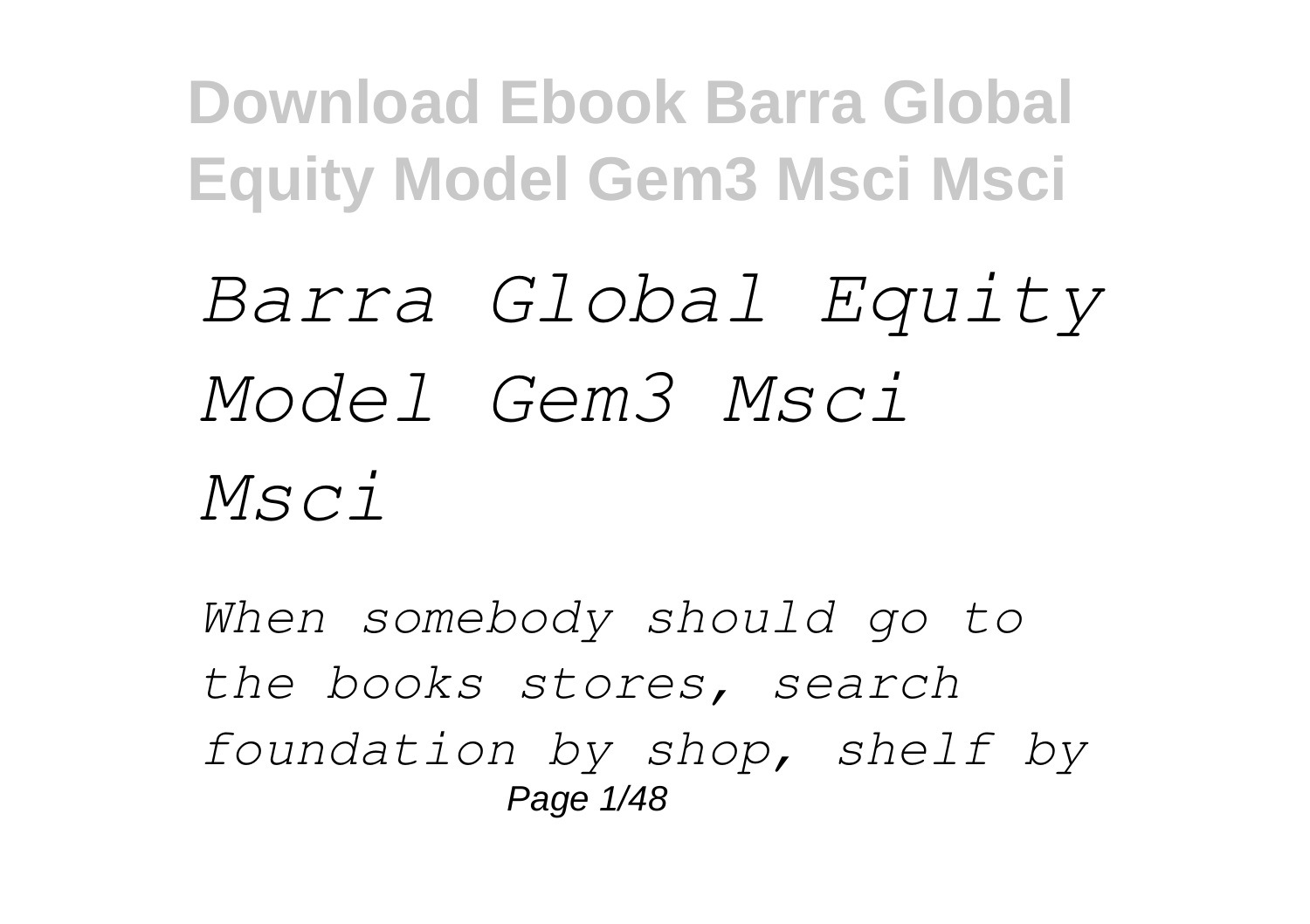*shelf, it is in point of fact problematic. This is why we give the book compilations in this website. It will unconditionally ease you to see guide barra global equity model gem3 msci msci* Page 2/48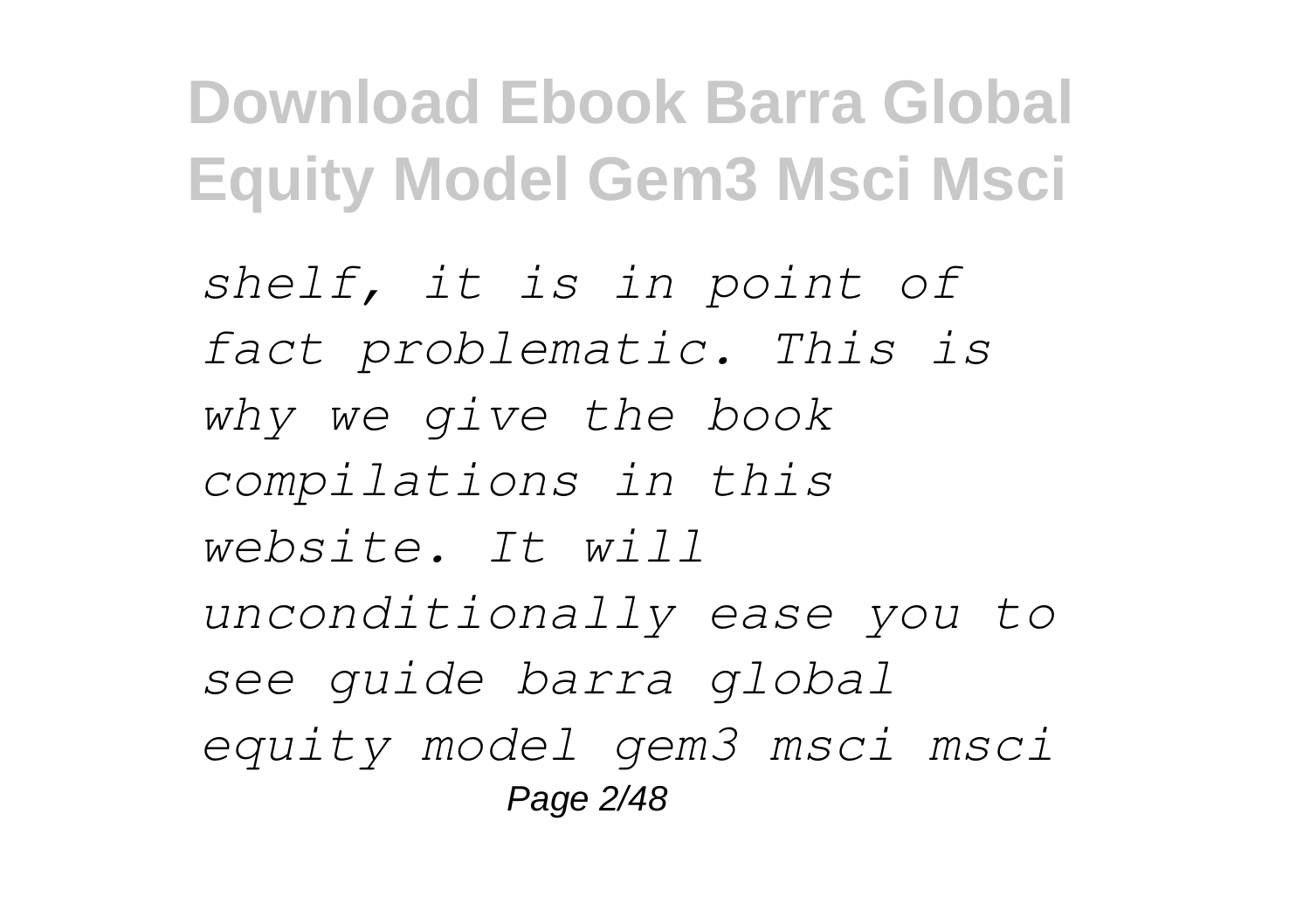*as you such as.*

*By searching the title, publisher, or authors of guide you truly want, you can discover them rapidly. In the house, workplace, or perhaps in your method can* Page 3/48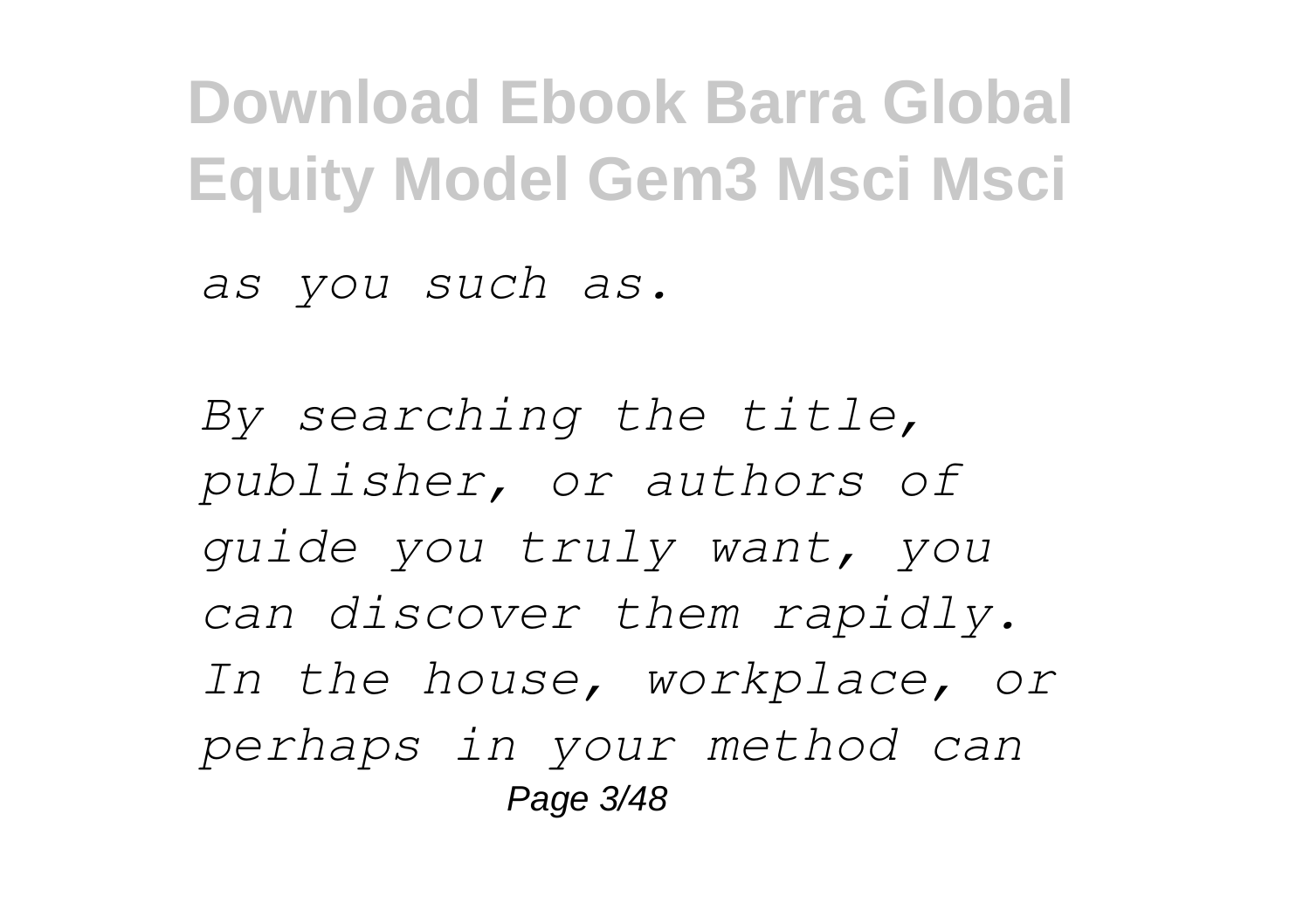*be all best area within net connections. If you take aim to download and install the barra global equity model gem3 msci msci, it is entirely easy then, previously currently we extend the belong to to* Page 4/48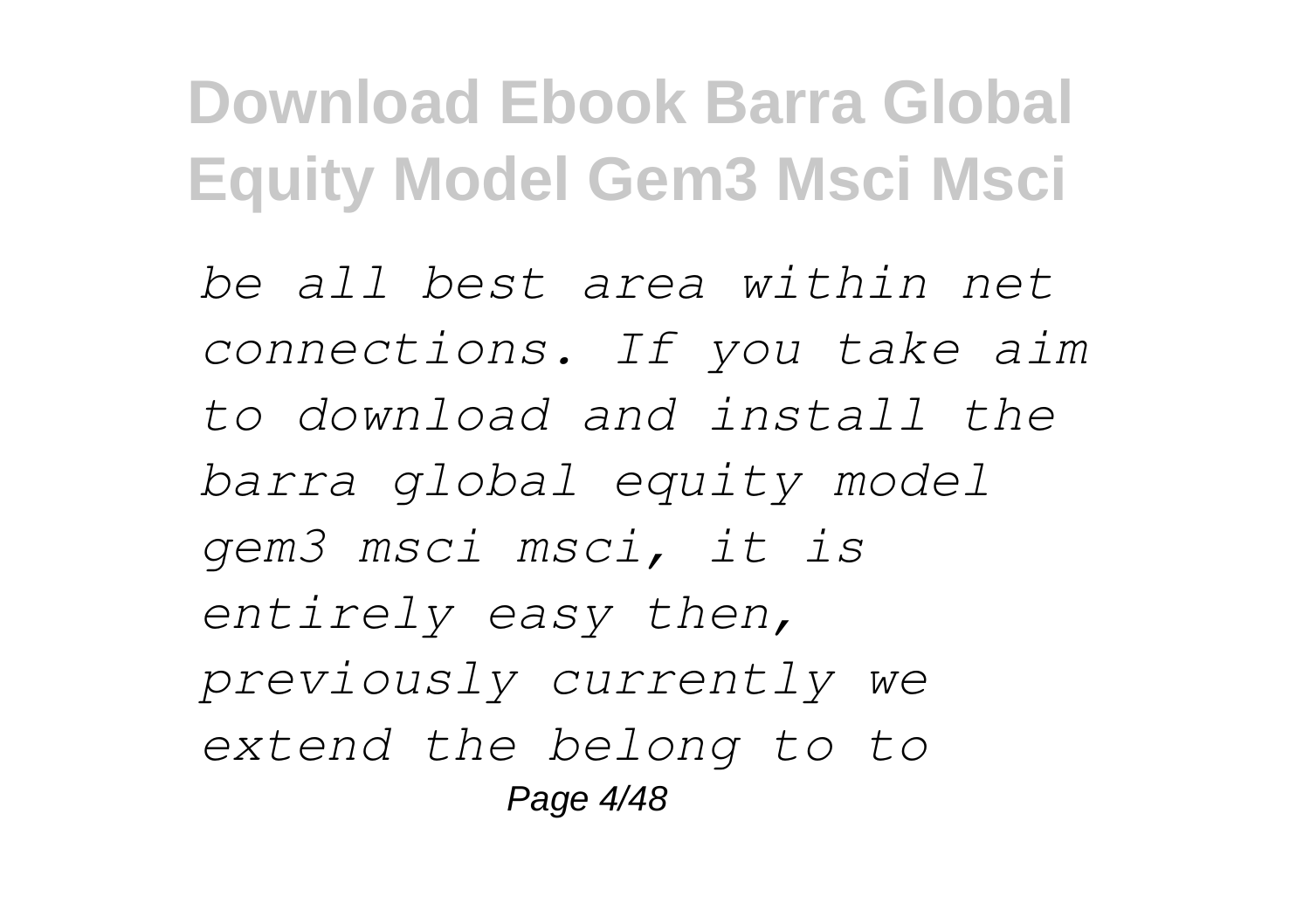*purchase and create bargains to download and install barra global equity model gem3 msci msci thus simple!*

*A keyword search for book titles, authors, or quotes.* Page 5/48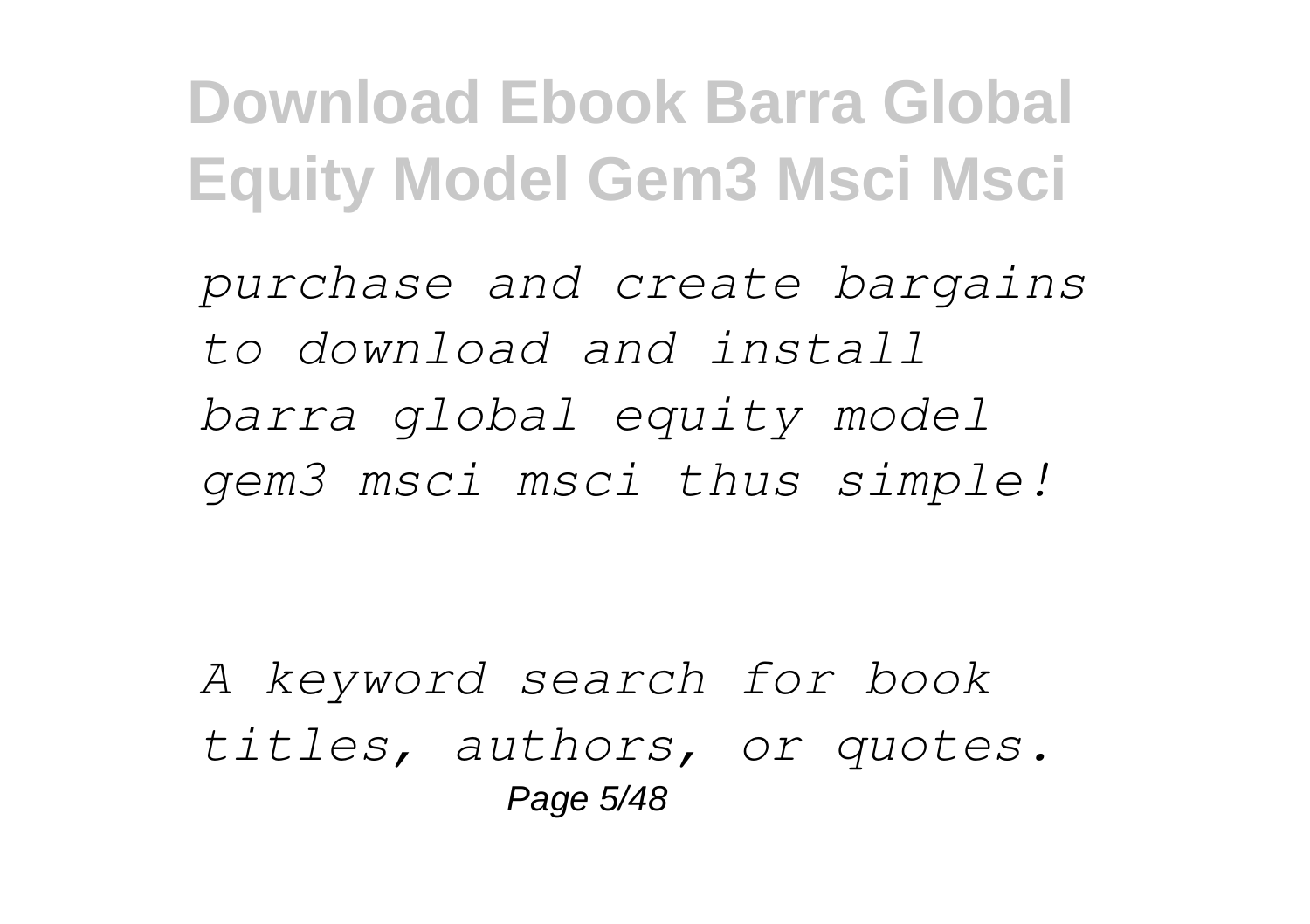*Search by type of work published; i.e., essays, fiction, non-fiction, plays, etc. View the top books to read online as per the Read Print community. Browse the alphabetical author index. Check out the top 250 most* Page 6/48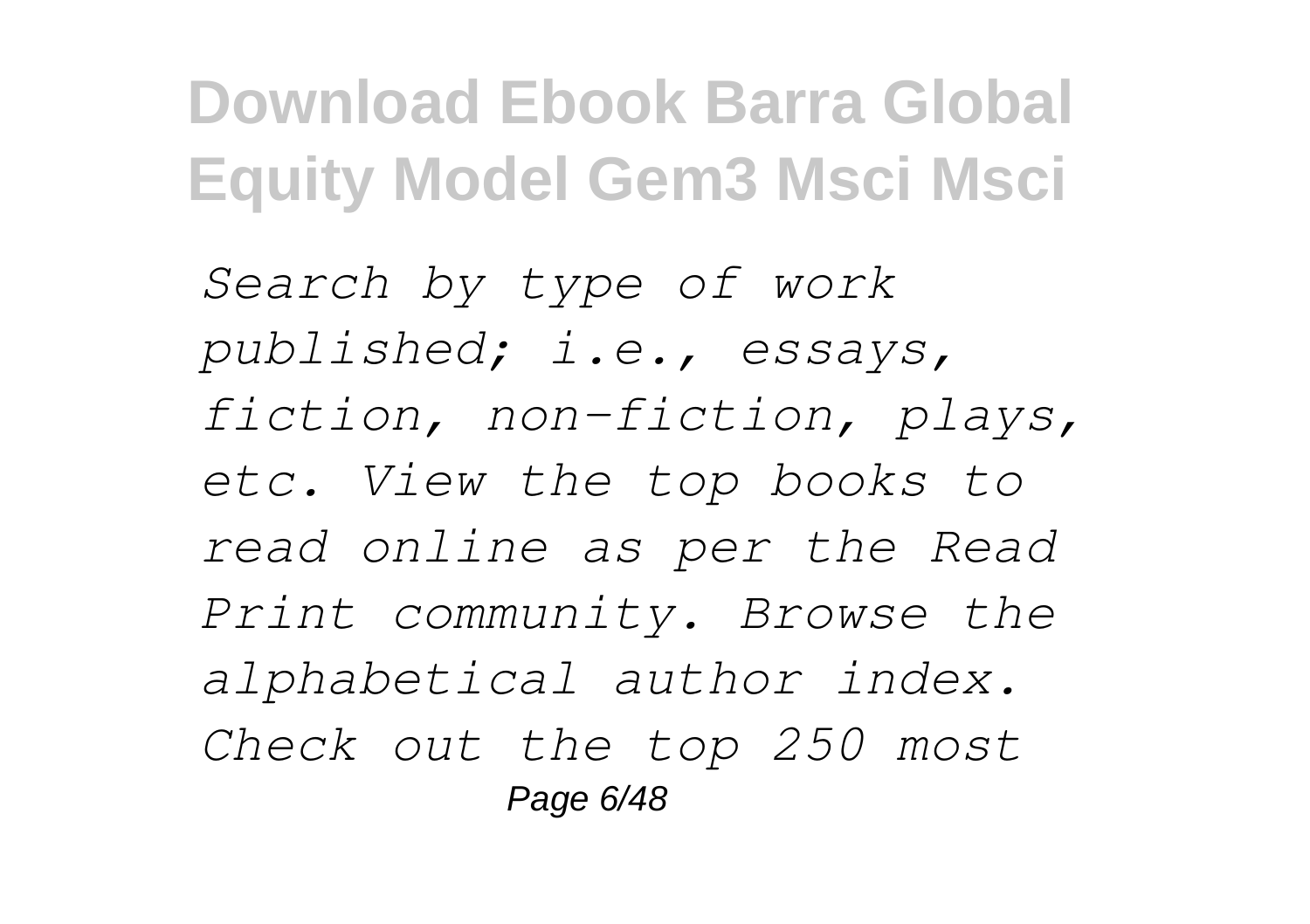*famous authors on Read Print. For example, if you're searching for books by William Shakespeare, a simple search will turn up all his works, in a single location.*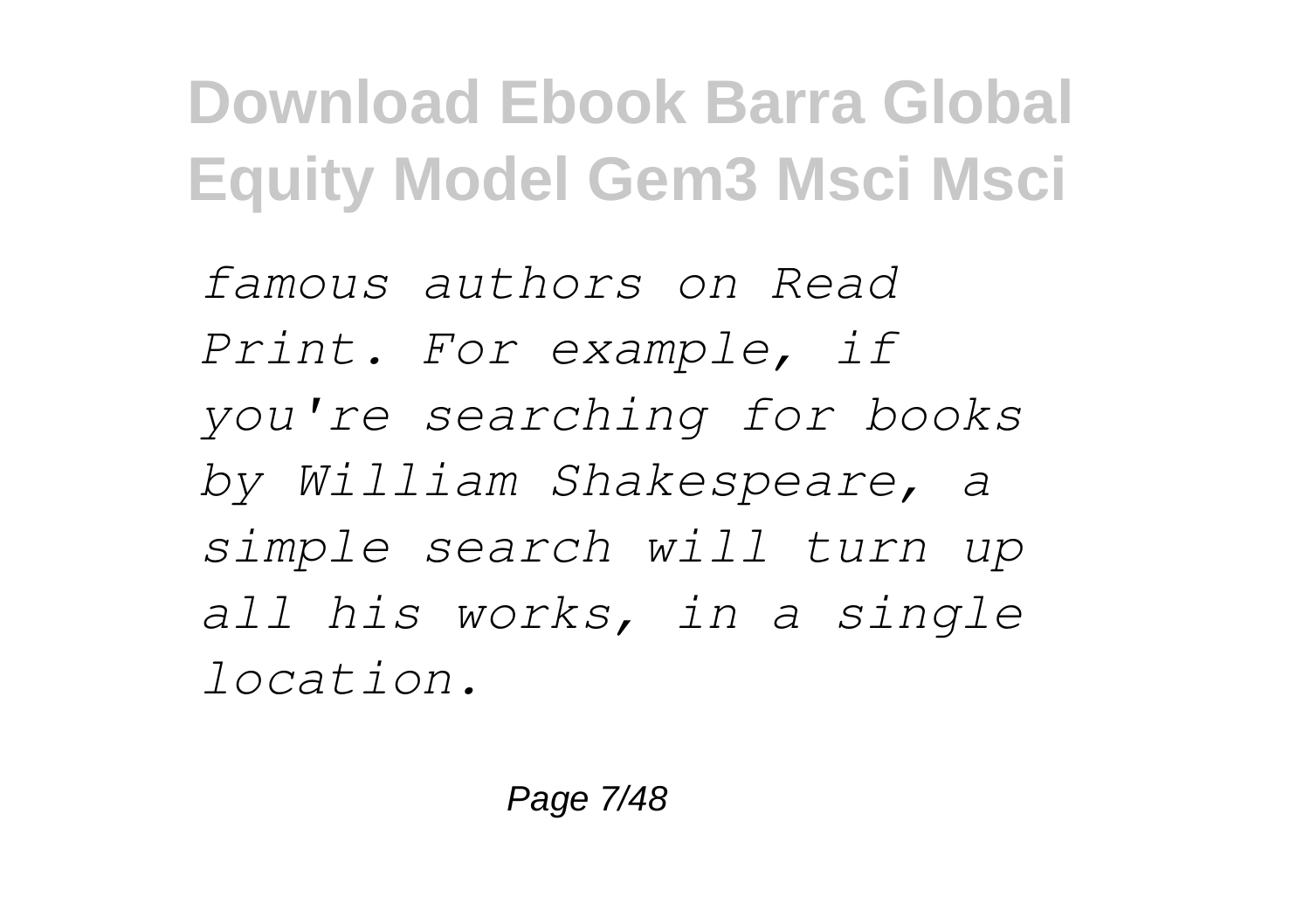*Barra Global Equity Model Gem3 Msci Msci Global Equity Model The Global Equity Model As BARRA has expanded internationally, we have developed equity models for the major asset markets* Page 8/48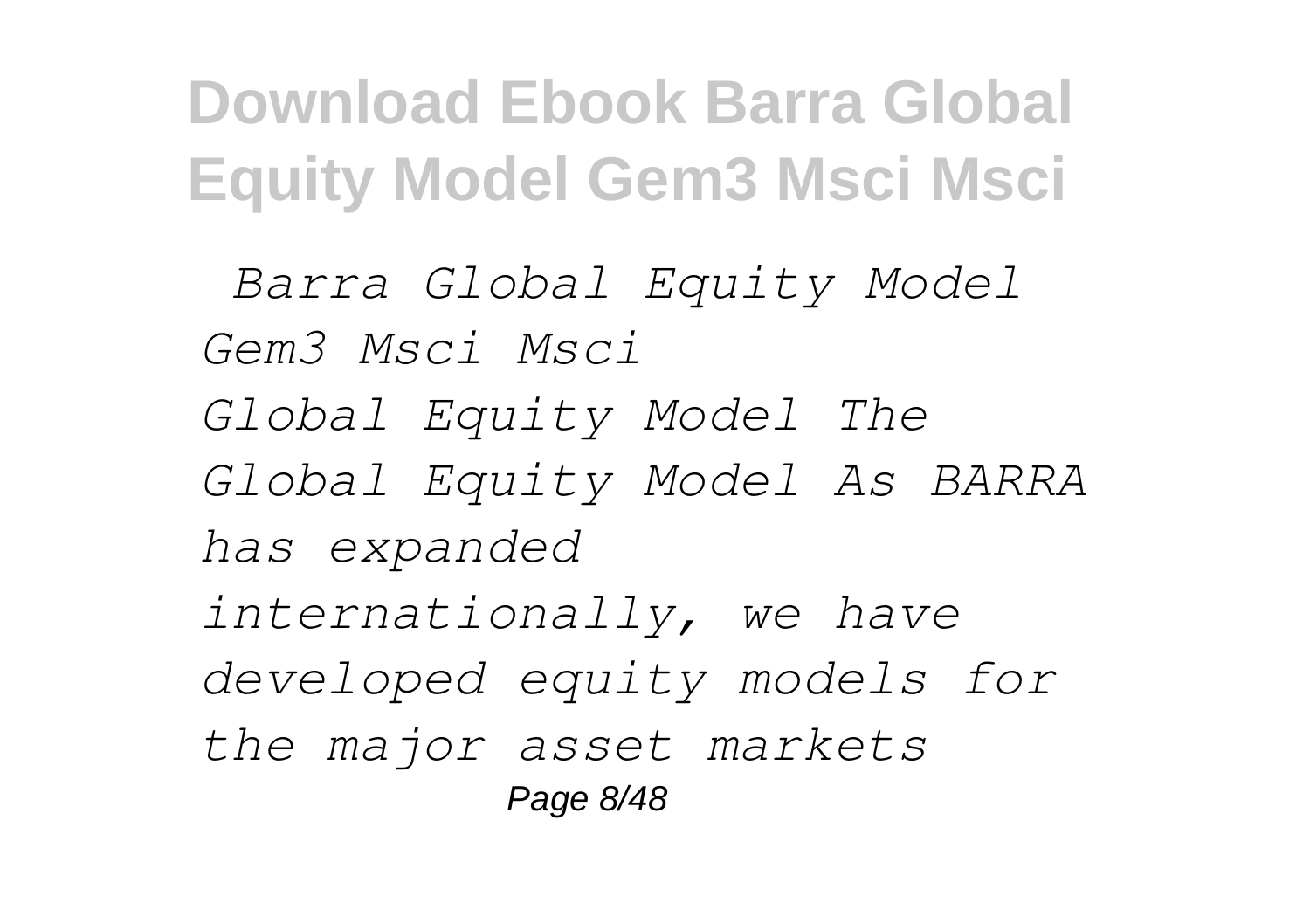*throughout the world. Initially released in January 1989, BARRA's Global Equity Model extends the conceptual principles of its single-country counterparts to the inter-national equity market.*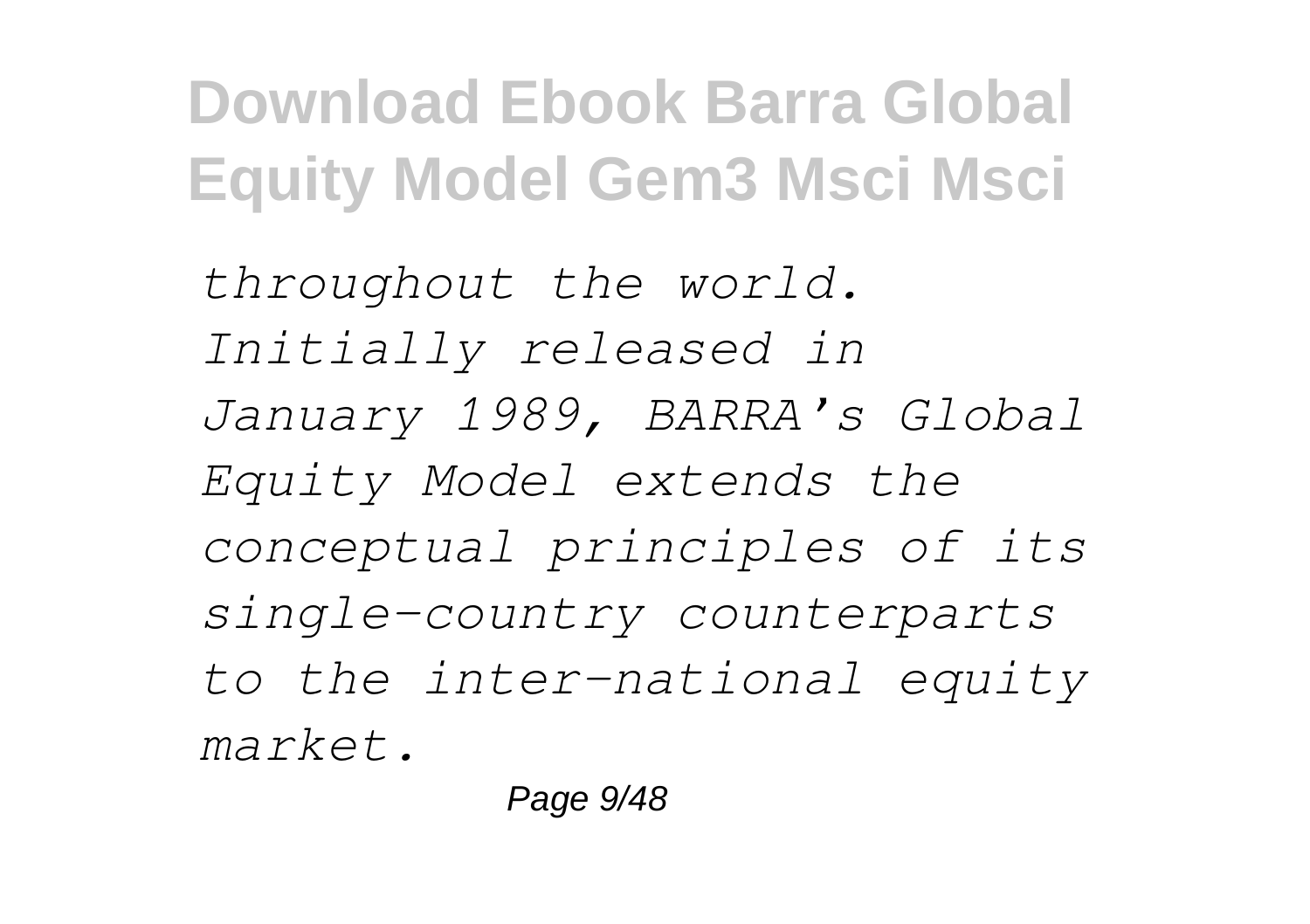*Optimizing Environmental, Social, and Governance Factors ... The famous Barra global equity model (GEM3) contains more than 50 factors. 2.2 Example 1 We will walk* Page 10/48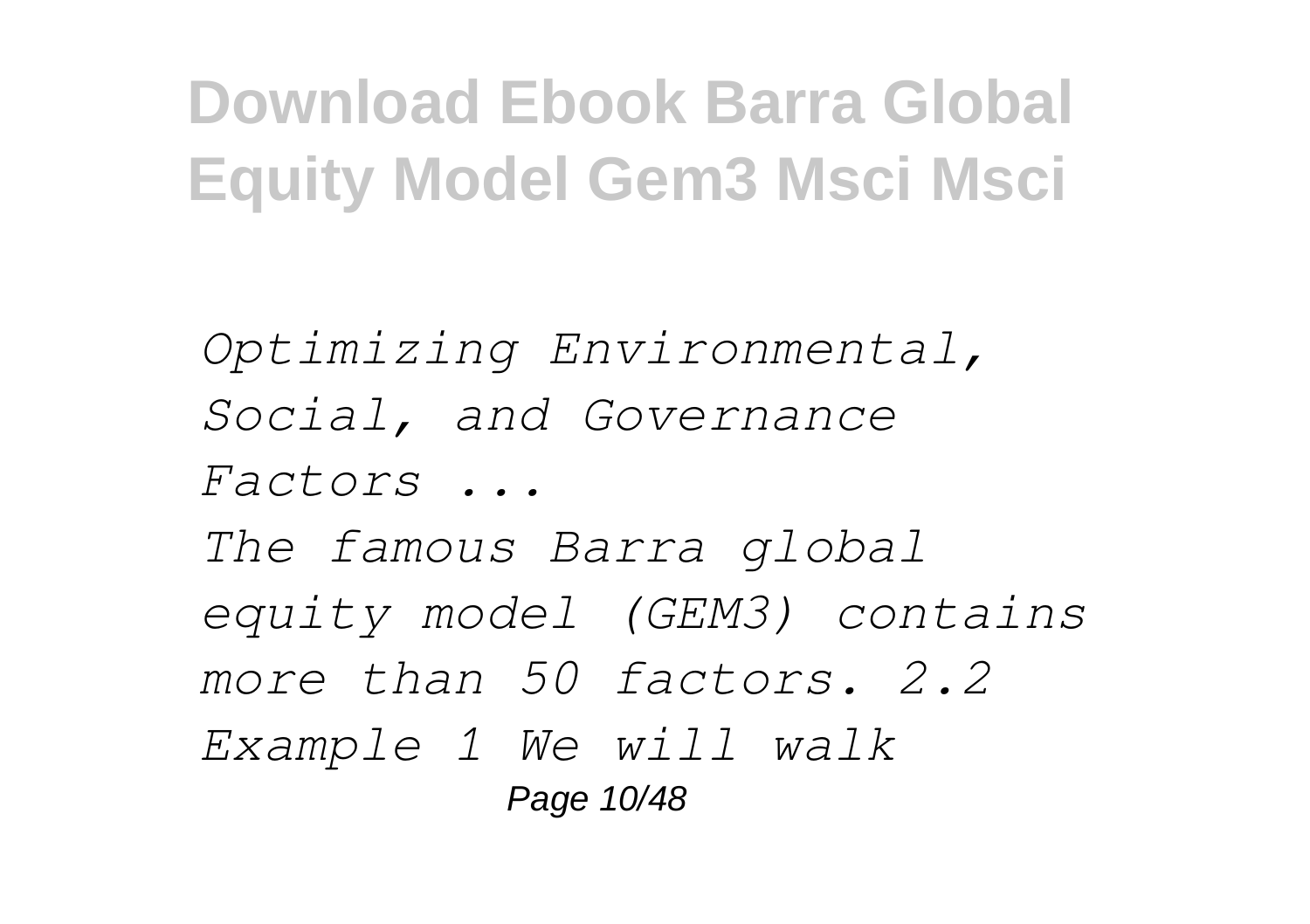*through the rst examples in this section where use style factors like size are used. 2.2.1 Loading Data Let's look at the arguments of fitFundamentalFactorModel() which will deal with fundamental factor model in* Page 11/48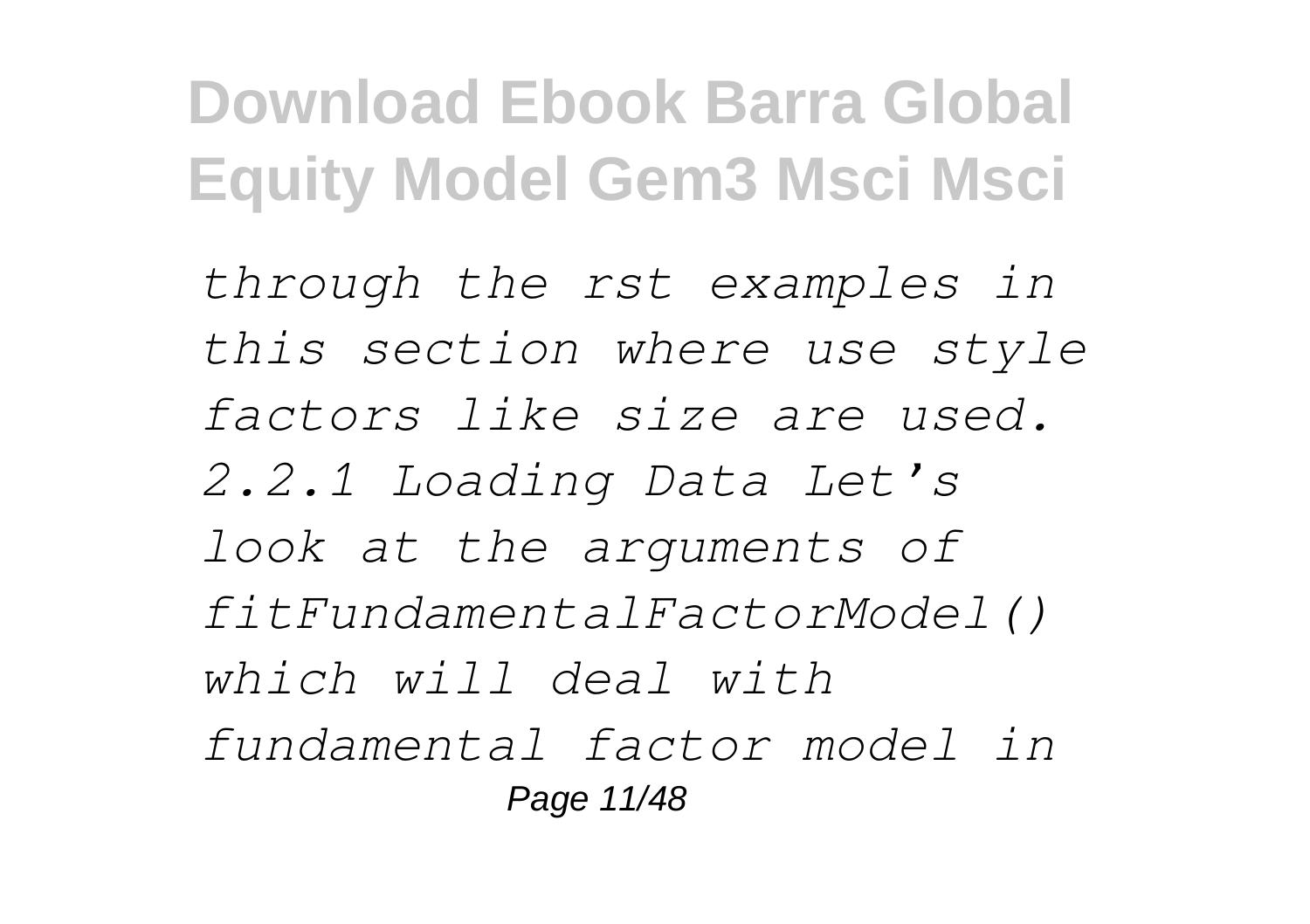*factorAnalytics.*

*The Barra US Equity Model (USE4) - Top1000Funds Fundamental data from Worldscope and IBES are used to generate the momentum, value, quality, and size* Page 12/48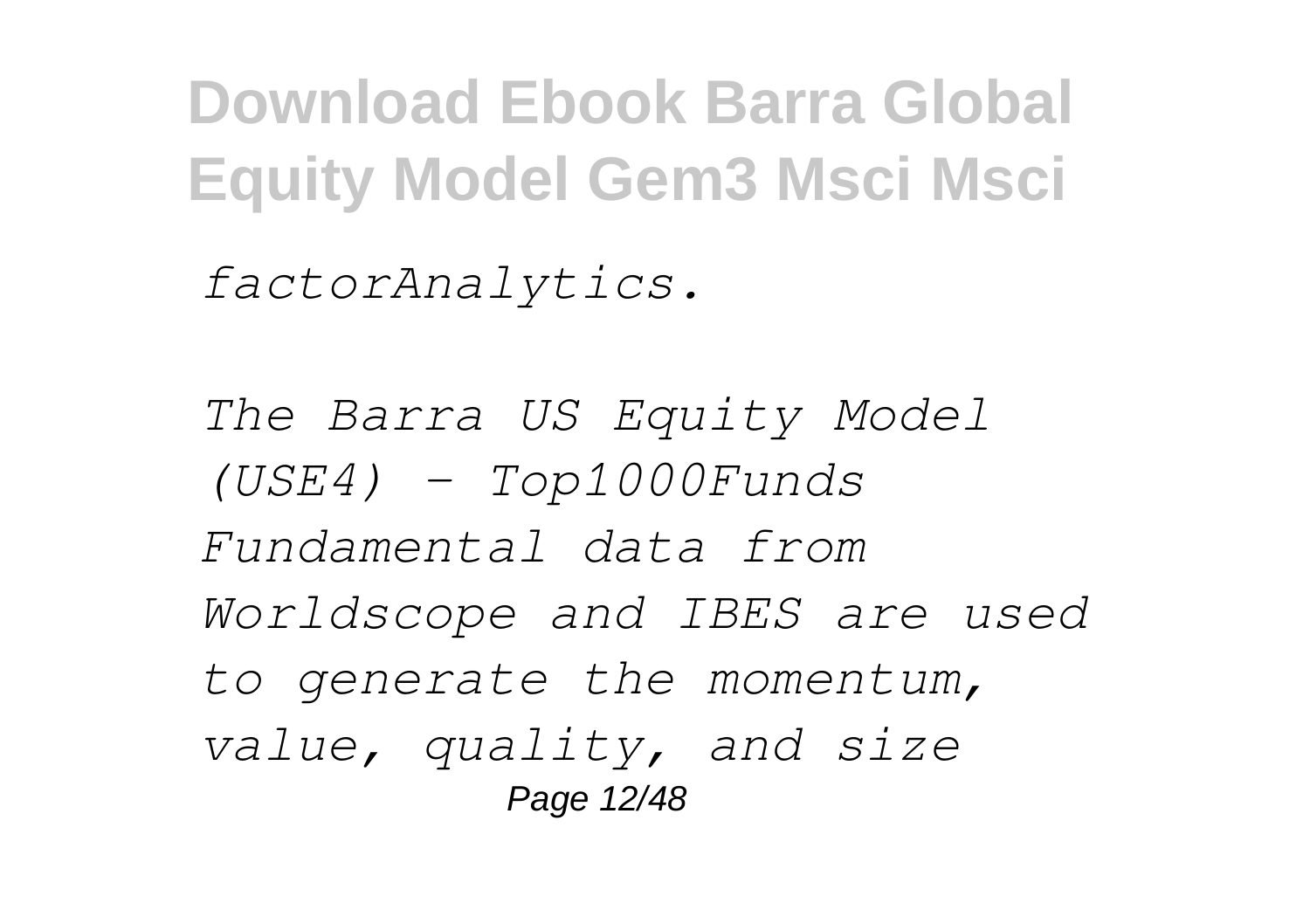*factors. For low volatility as well as momentum, we use equity returns and volatilities sourced from the MSCI Barra Global Equity Model (GEM3). We optimize the portfolios with MSCI GEM3 as the risk model.* Page 13/48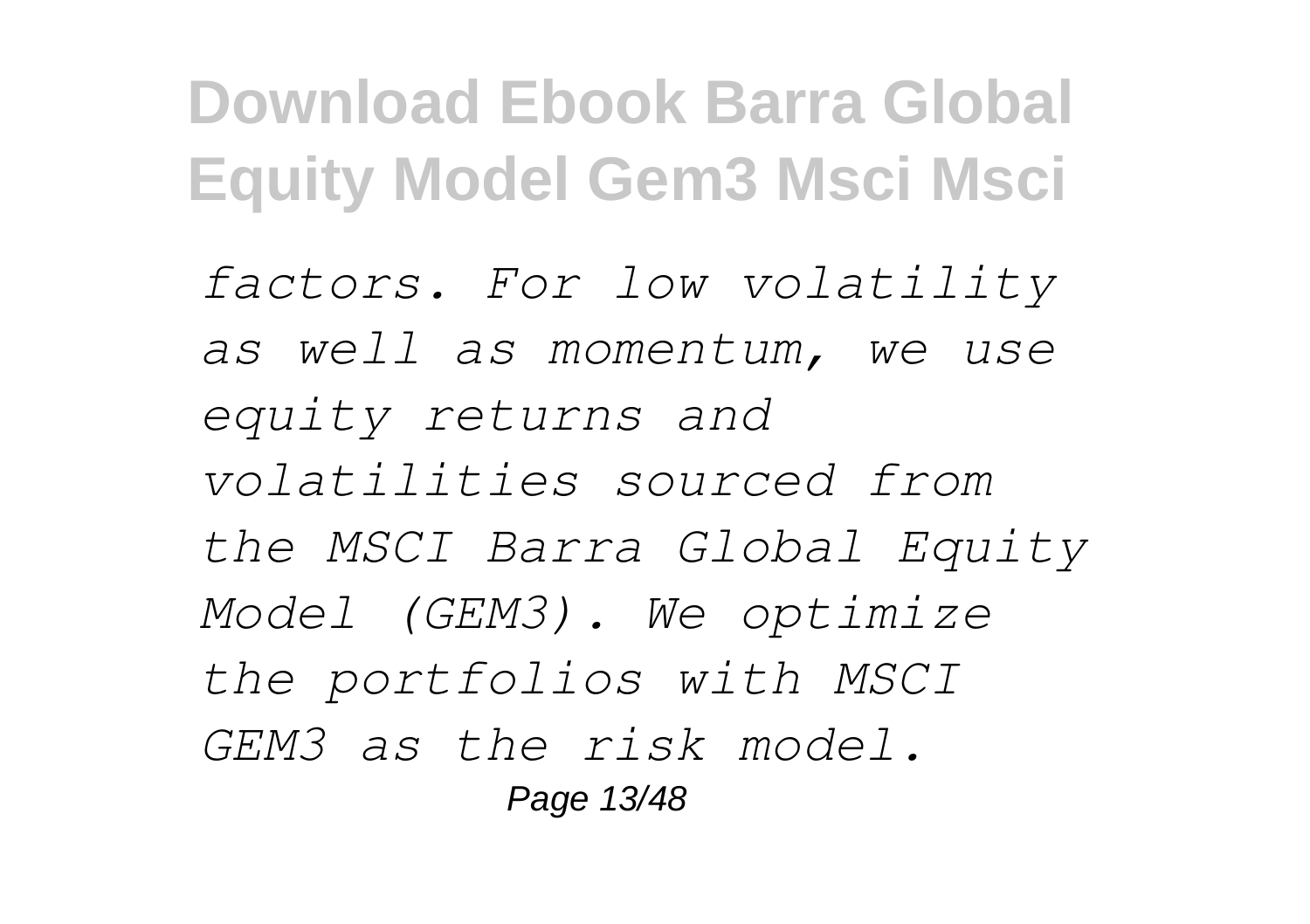*Portfolios are rebalanced monthly.*

*factorAnalytics: A Concise User Guide the global equity markets Common Factors are grouped into World, Country,* Page 14/48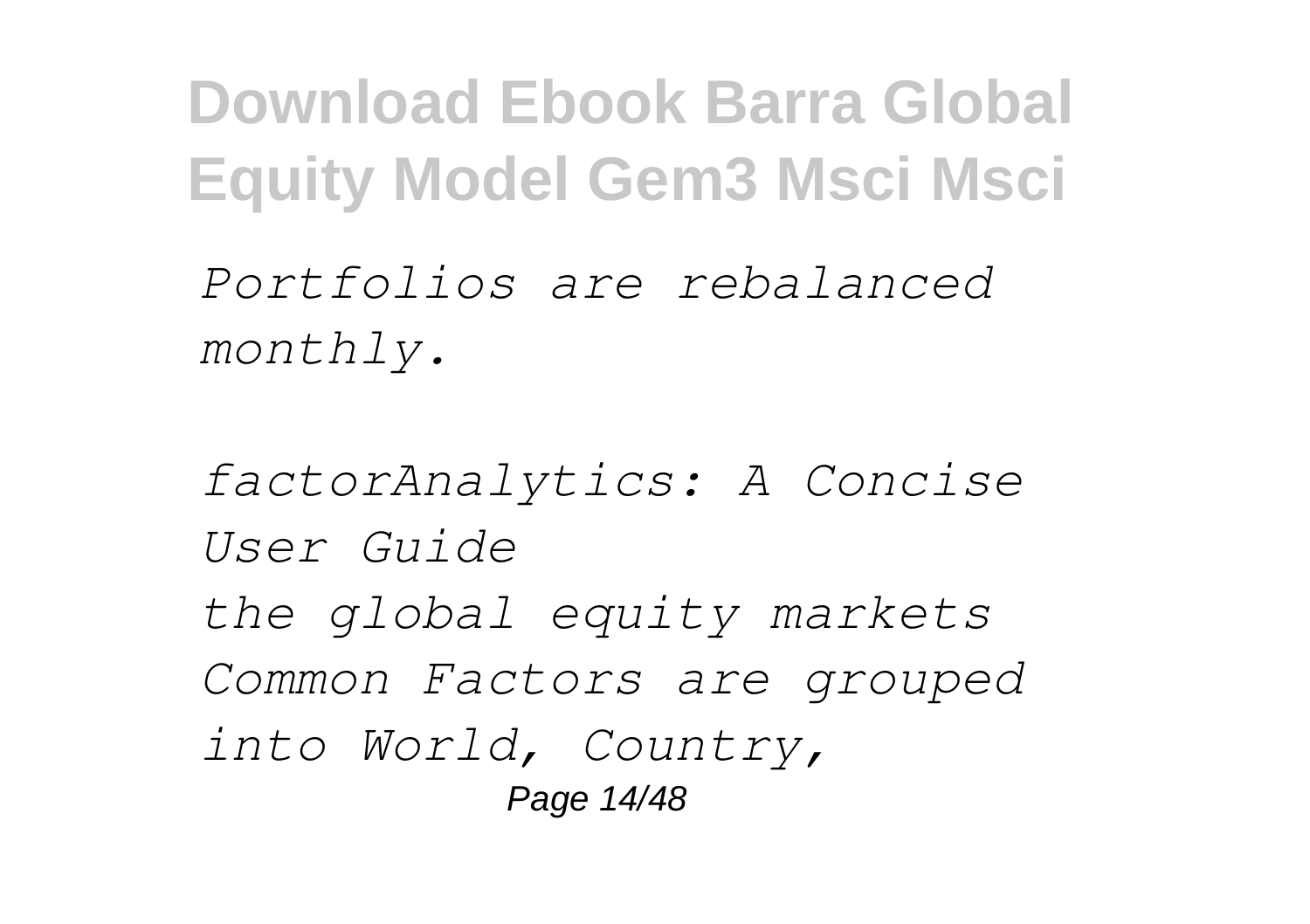*Industry, Style, and Currency components Barra Global Equity Model (GEM3) Long & Short Horizons Coverage of 77 Country Factors and 66 Currencies 74,000+ Assets Daily Model Updates (Exposures,* Page 15/48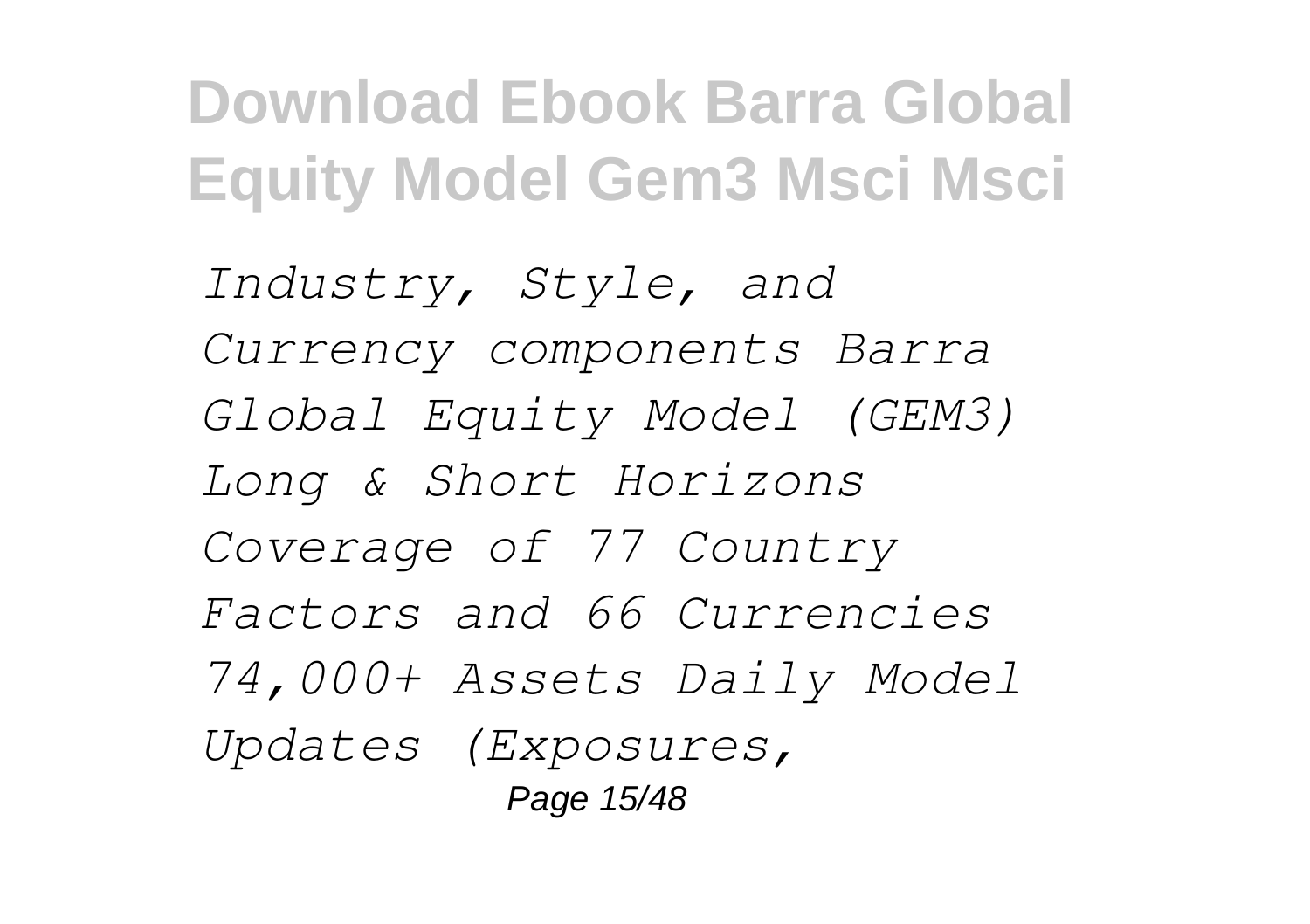*Covariance Matrix & Specific Risk) Optimization Bias Adjustment improves risk ...*

*Barra Global Equity Model (GEM3) - MSCI Barra Global Equity Model Gem3 The Barra Global Equity* Page 16/48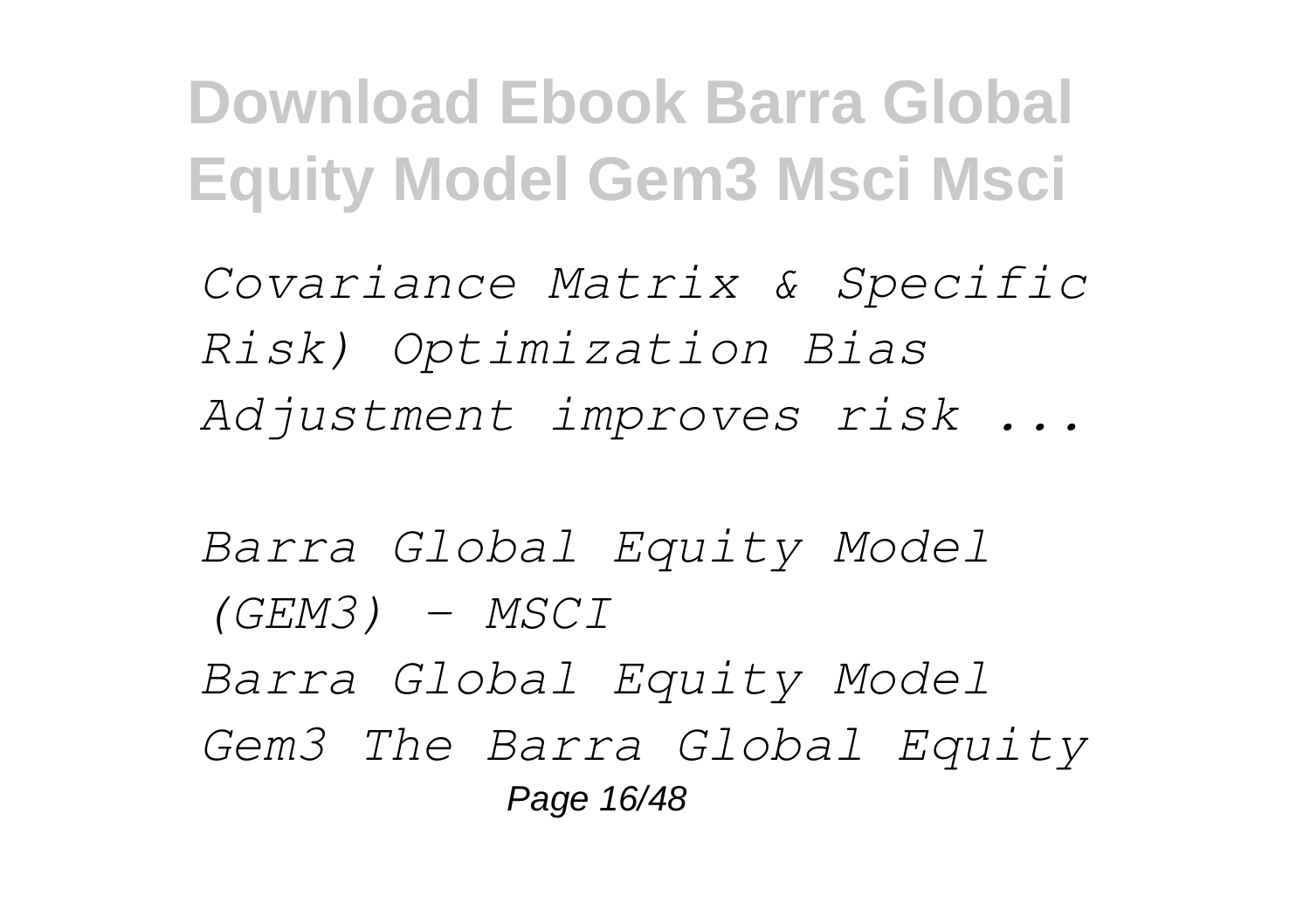*Model (GEM3)incorporates the latest advances in our risk methodology that help fund managers construct, manage and analyze global equity portfolios. In addition, the model offers a refined style factor lineup and provides* Page 17/48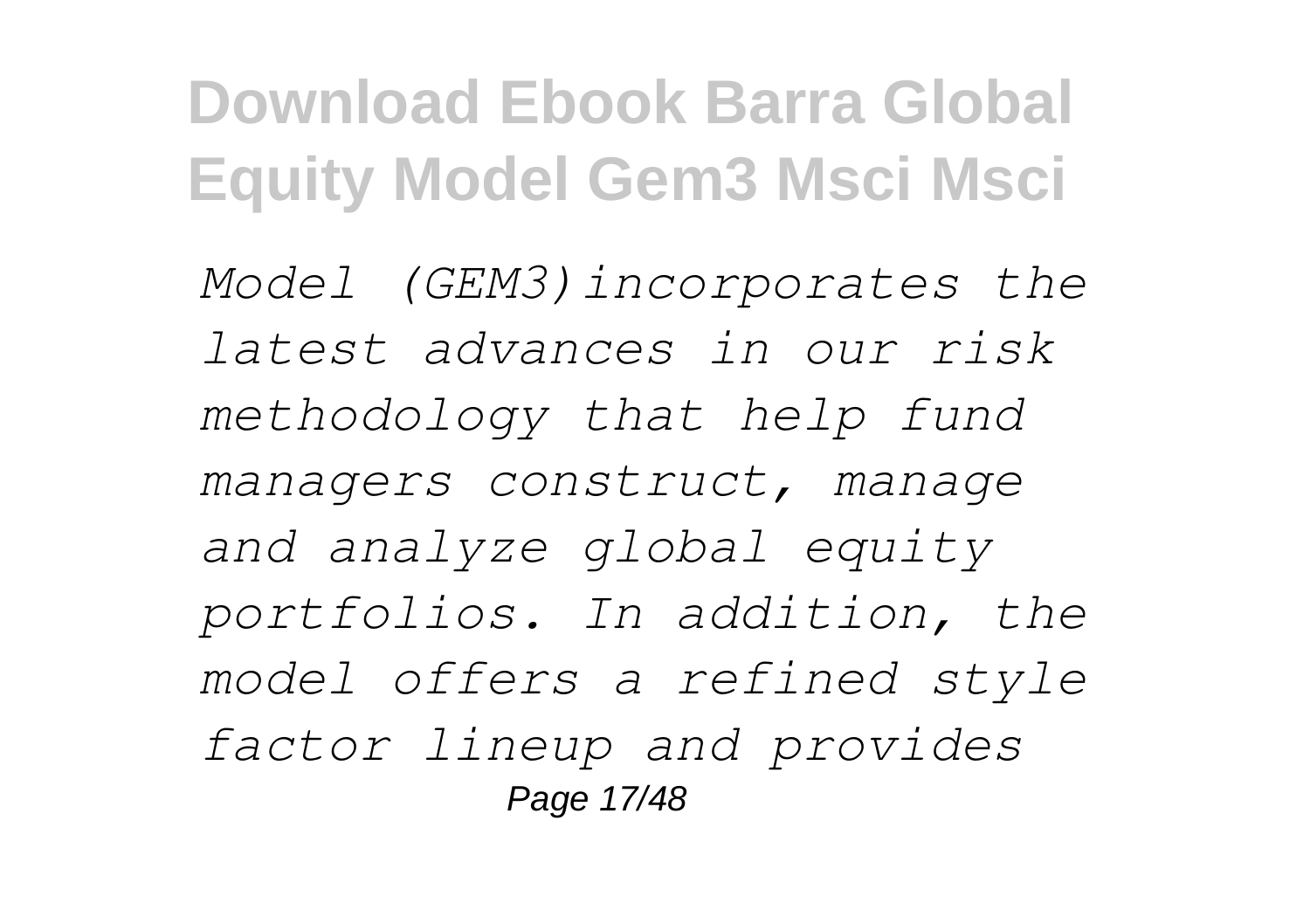*expanded coverage that includes frontier markets.*

*MSCI: Barra Global Total Market Equity Model for Long-Term ...*

*Barra Global Equity Risk*

*Model (GEM). This model was* Page 18/48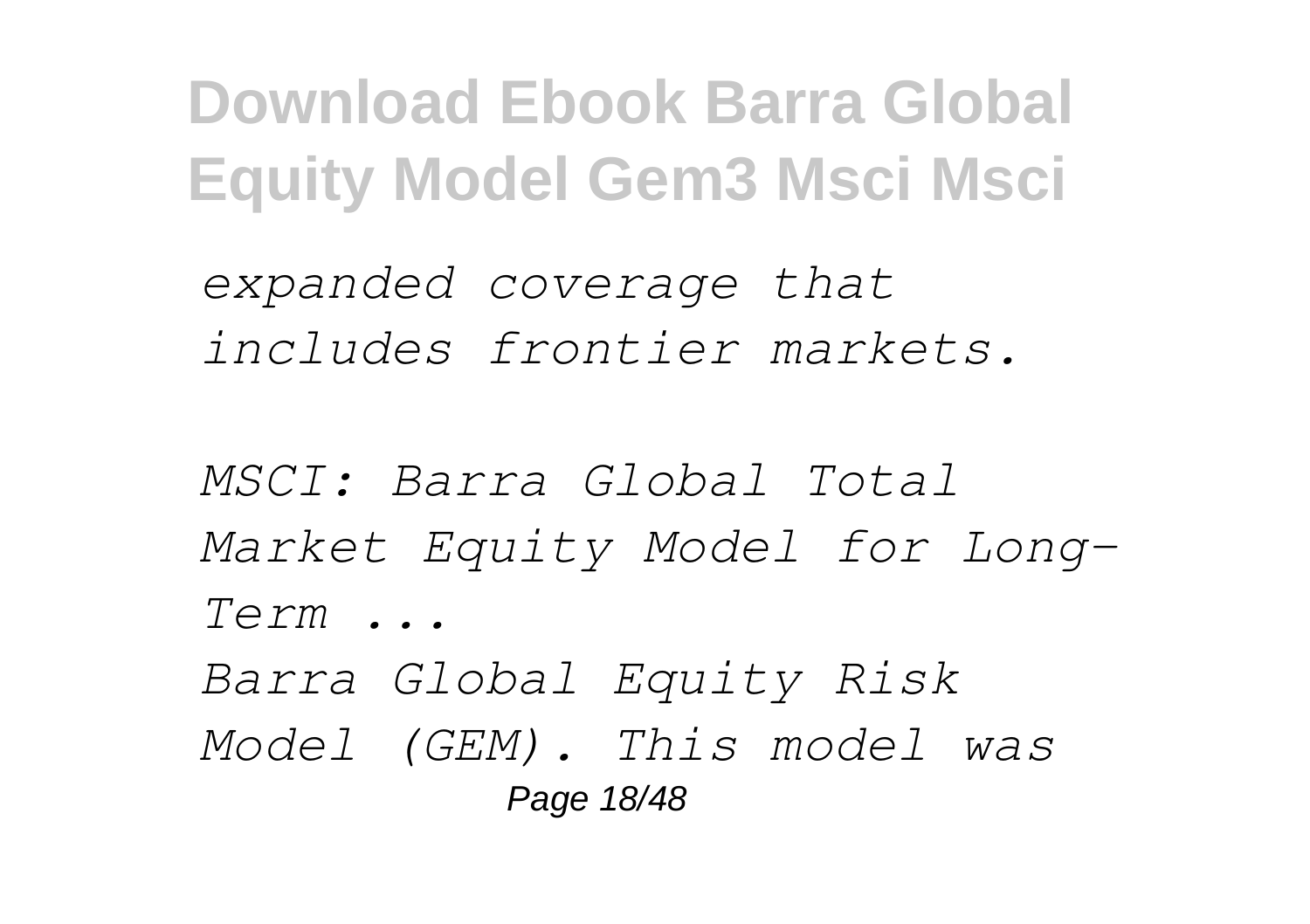*estimated via monthly crosssectional regressions using countries, industries, and styles as explanatory factors, as described by Grinold, Rudd, and Stefek (1989). GEM was followed by a second-generation Global* Page 19/48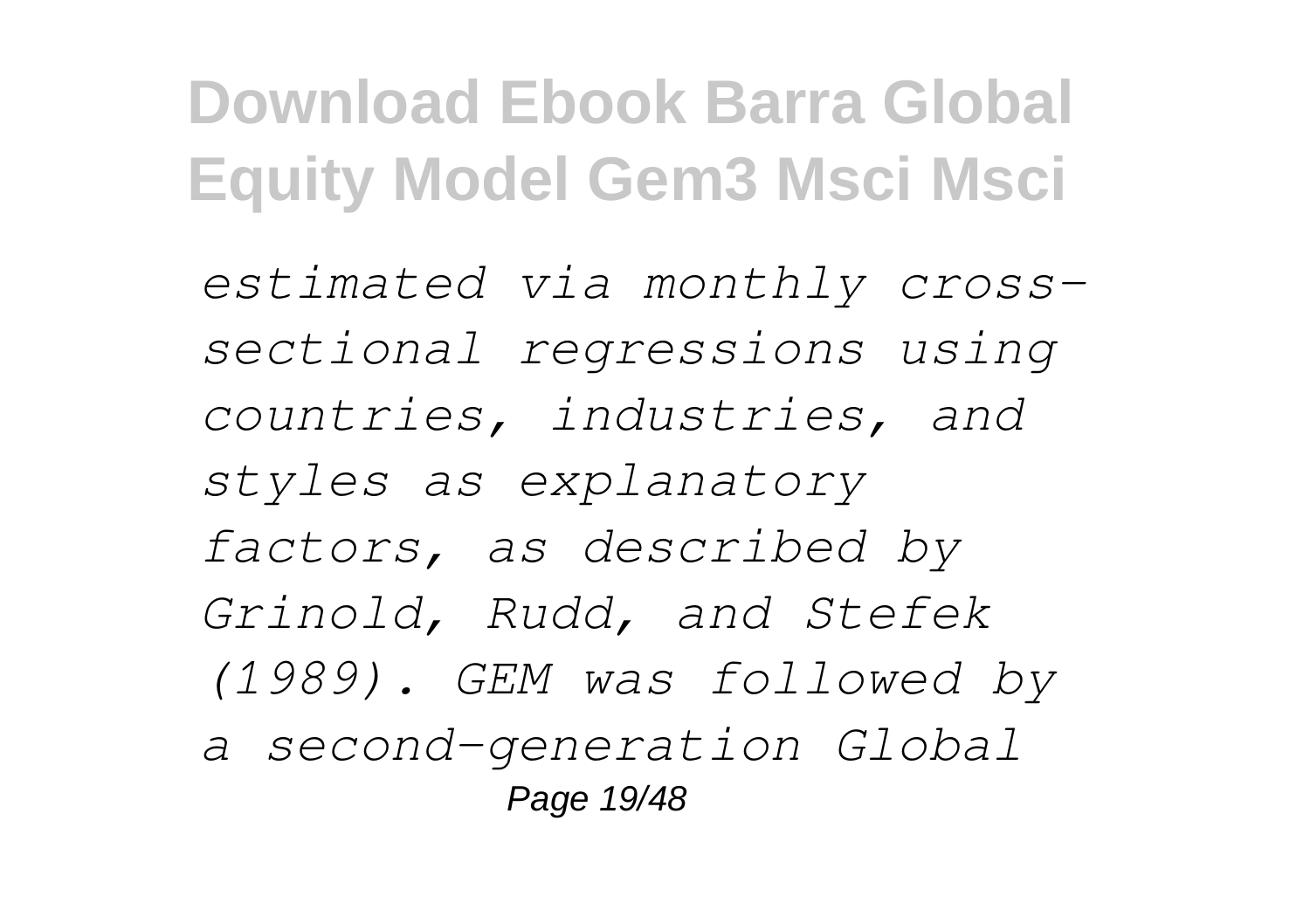*Equity Risk Model, GEM2, as described by Menchero, Morozov, and Shepard (2008).*

*Current Global Equity Market Dynamics and the Use of ... Optimization MSCI's Barra Global Equity Model (GEM2)* Page 20/48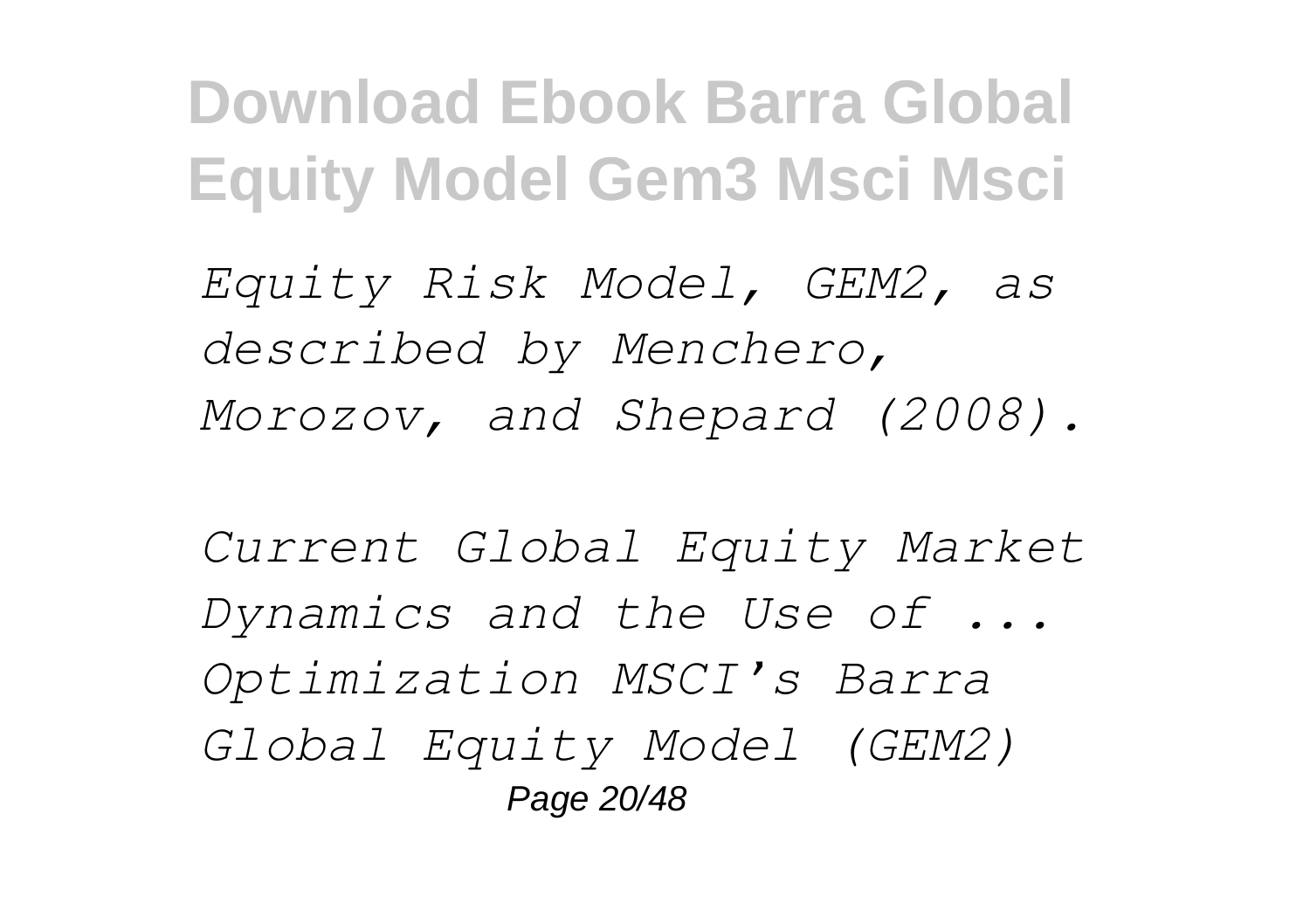*Propose moving to GEM LT model Weighting Minimize index volatility subject to constraints Objective remainsthe same Constraints*

*• Stocks: Lower of 1.5% or 20x the cap-weight, with a minimum of 5bps •* Page 21/48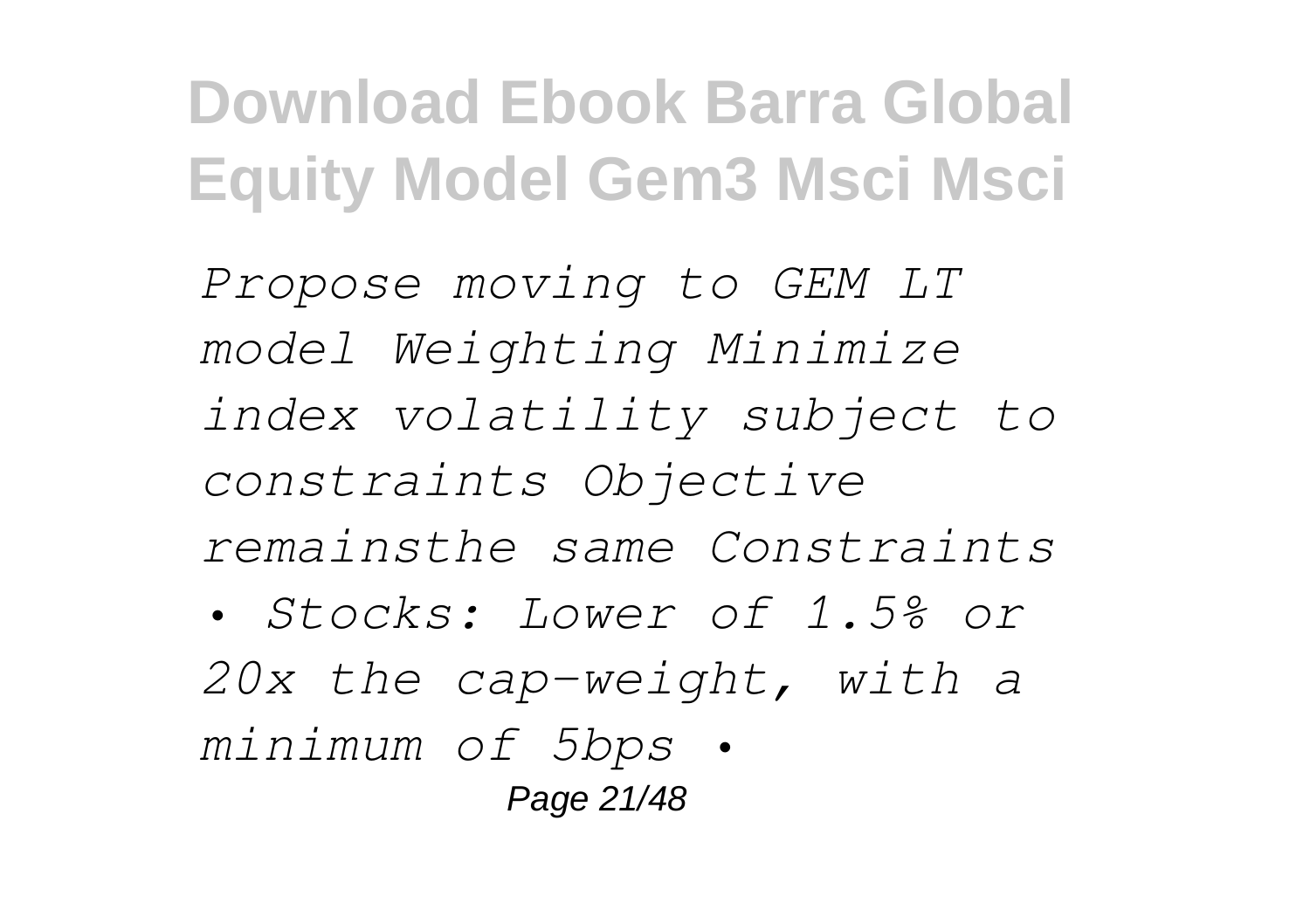*Sectors:-/+5% relative to the parent index*

*Barra Global Equity Model Gem3 The Barra Global Equity Model (GEM3) incorporates*

Page 22/48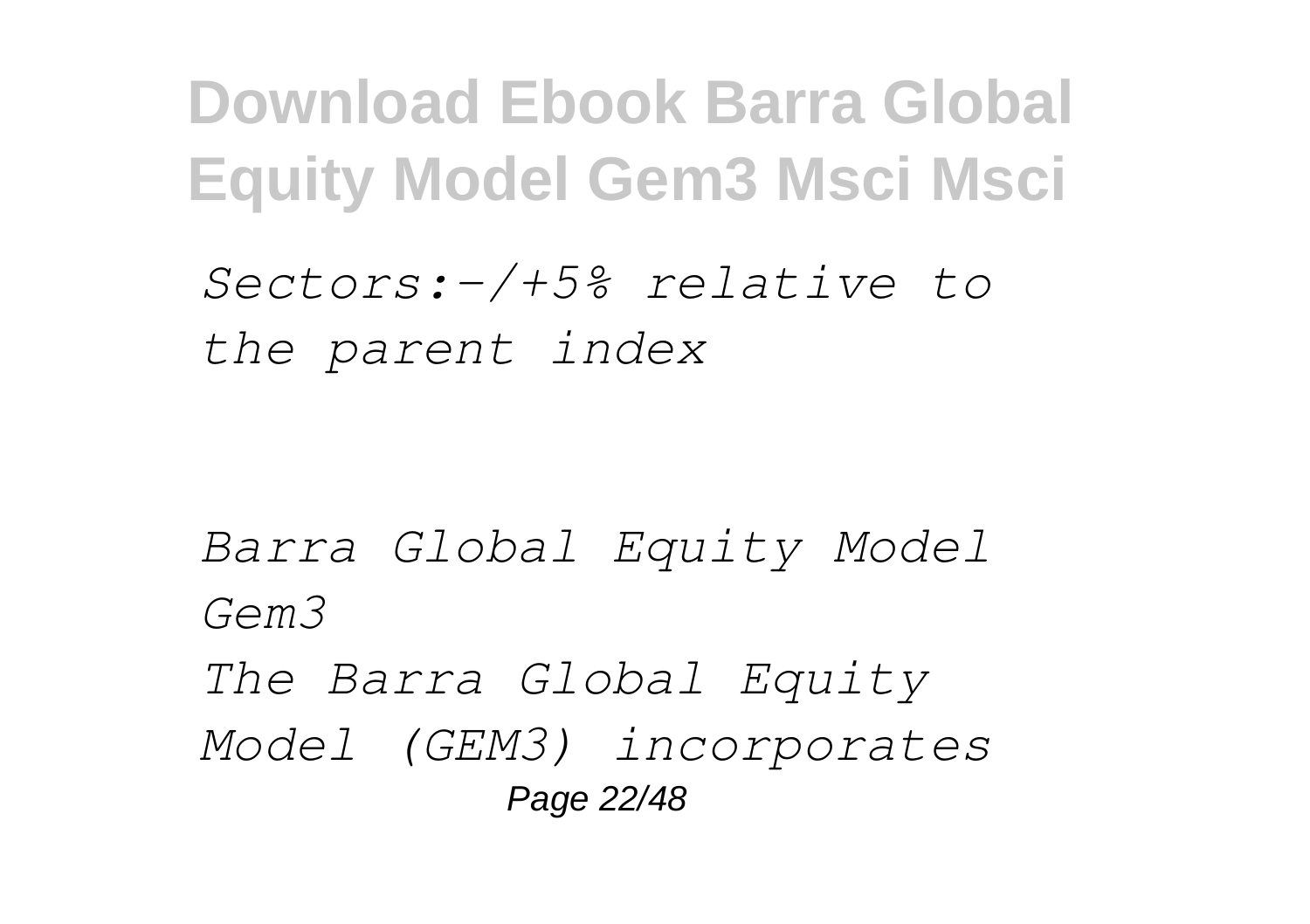*the latest advances in our risk methodology that help fund managers construct, manage and analyze global equity portfolios. In addition, the model offers a refined style factor lineup and provides expanded* Page 23/48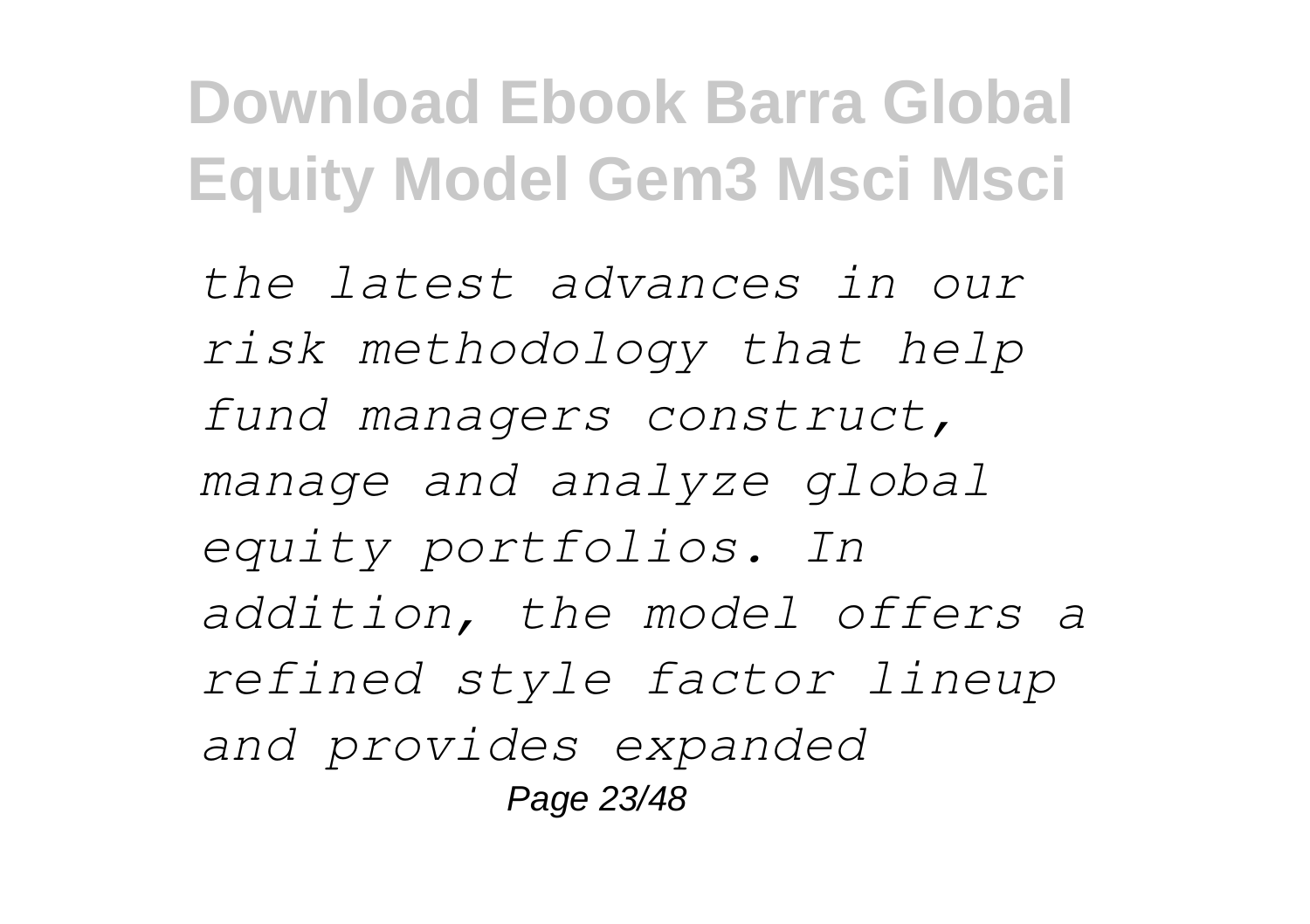*coverage that includes frontier markets.*

*MSCI : Completes Barra U.S. Total Market Equity Model*

*...*

*The Barra Global Equity Model (GEM2) introduced* Page 24/48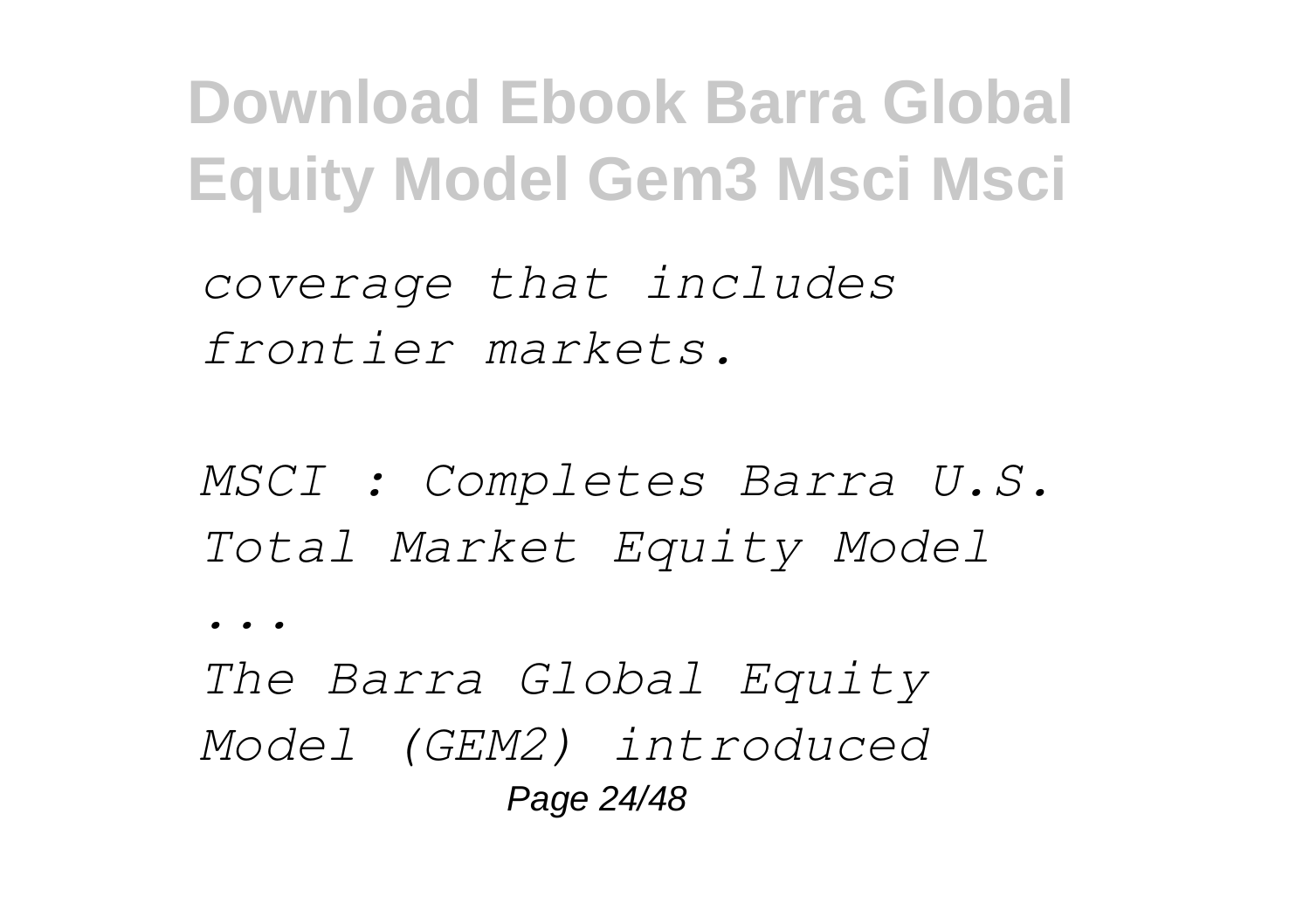*Volatility, a new factor that provides managers with a tool that enables close control of a portfolios' exposure to global beta. GEM2's Volatility factor includes global beta as its most significant descriptor.* Page 25/48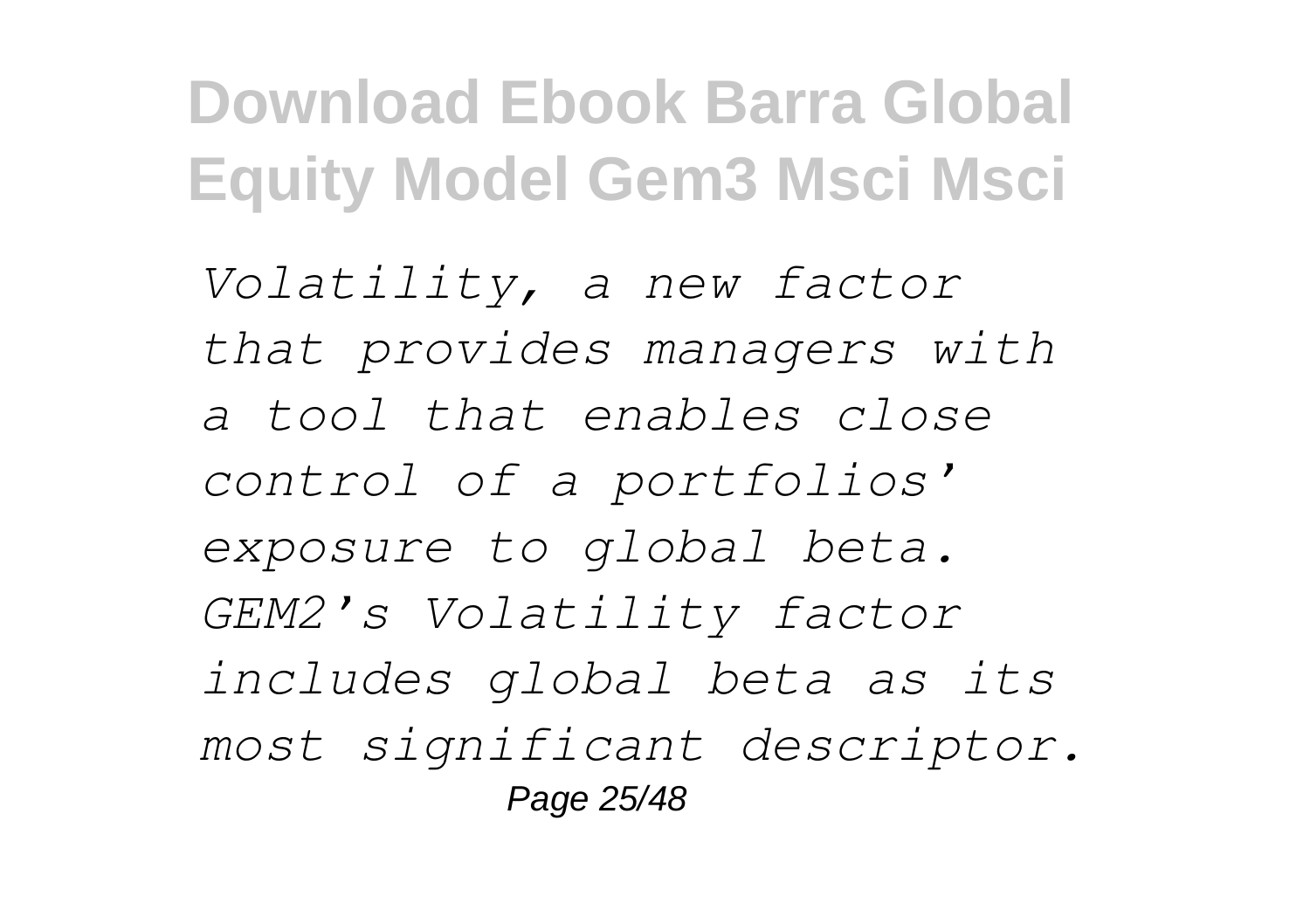*Optimizing Environmental, Social, and Governance Factors ... We focus our analysis on the Barra Global Equity Model (GEM3), which contains the*

*following fourtypesofequityf* Page 26/48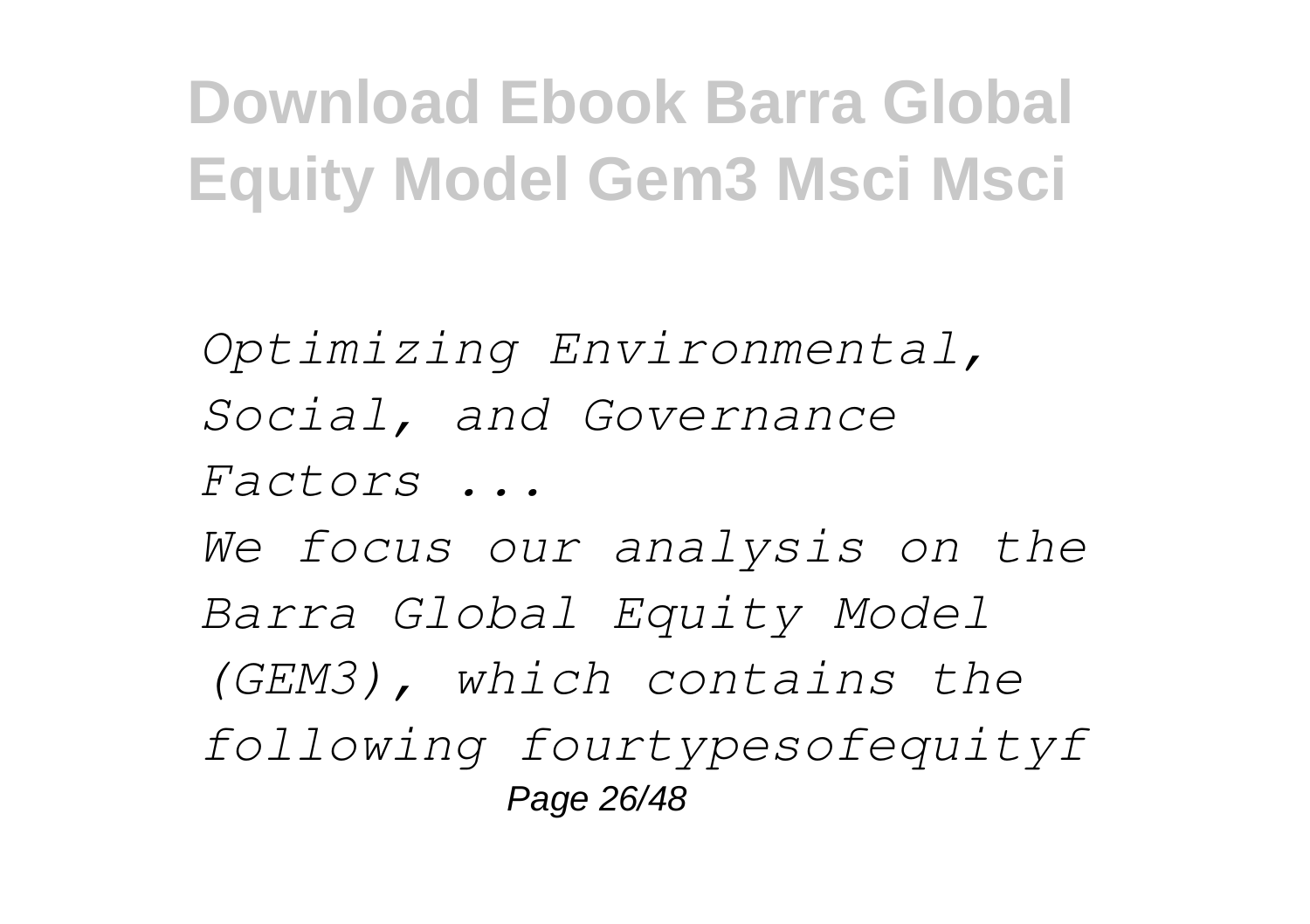*actors:(a)aworldfactor,representing the regression intercept, to which every stock has unit exposure, (b) multiple country fac-tors, spanning developed and emerging markets, with exposures given by 0 or 1,* Page 27/48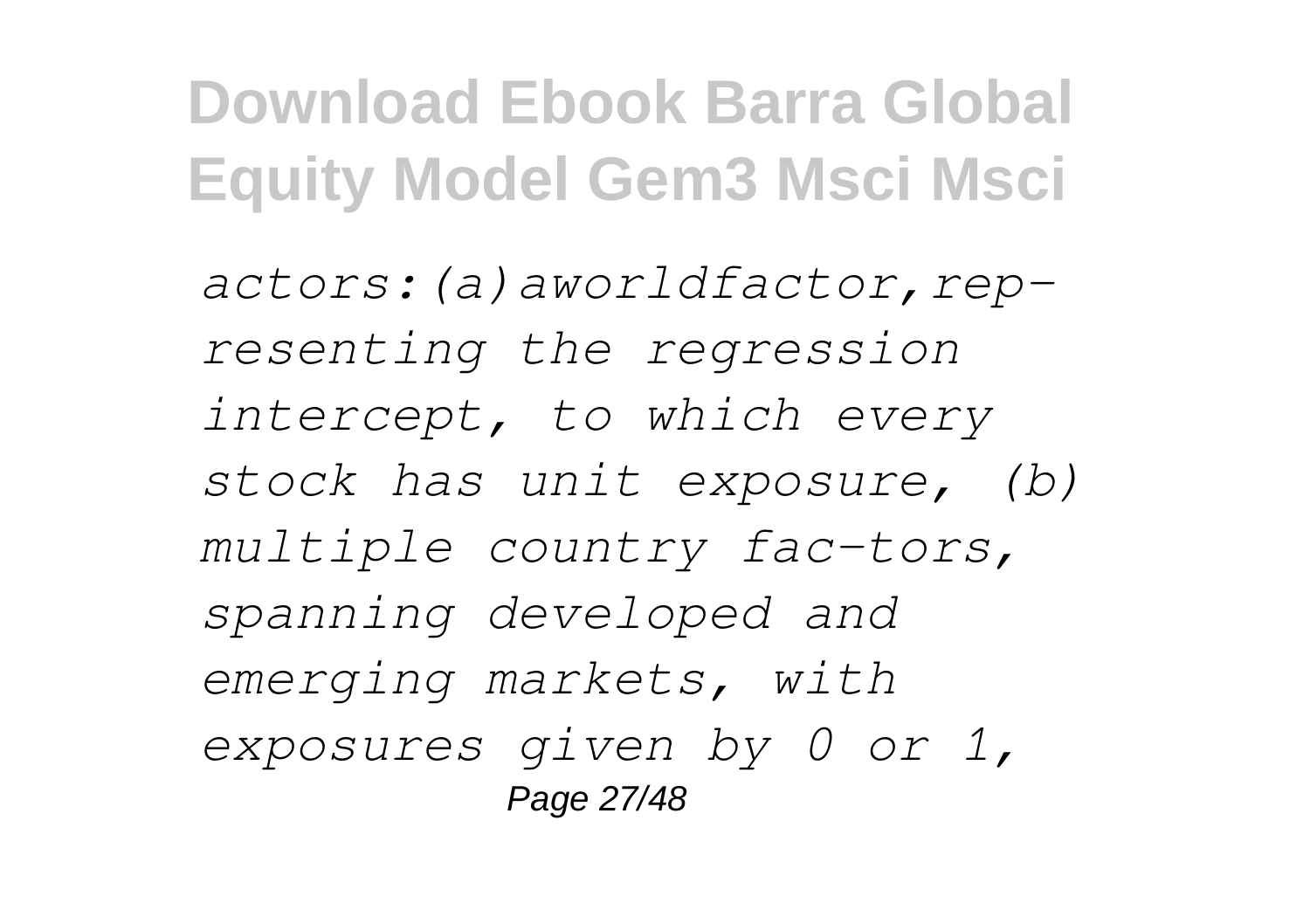*(c) 34 industry*

*Journal Of Investment anagement JOIM The paper uses the Barra Global Equity Model (GEM3) for portfolio construction with constraints that can be* Page 28/48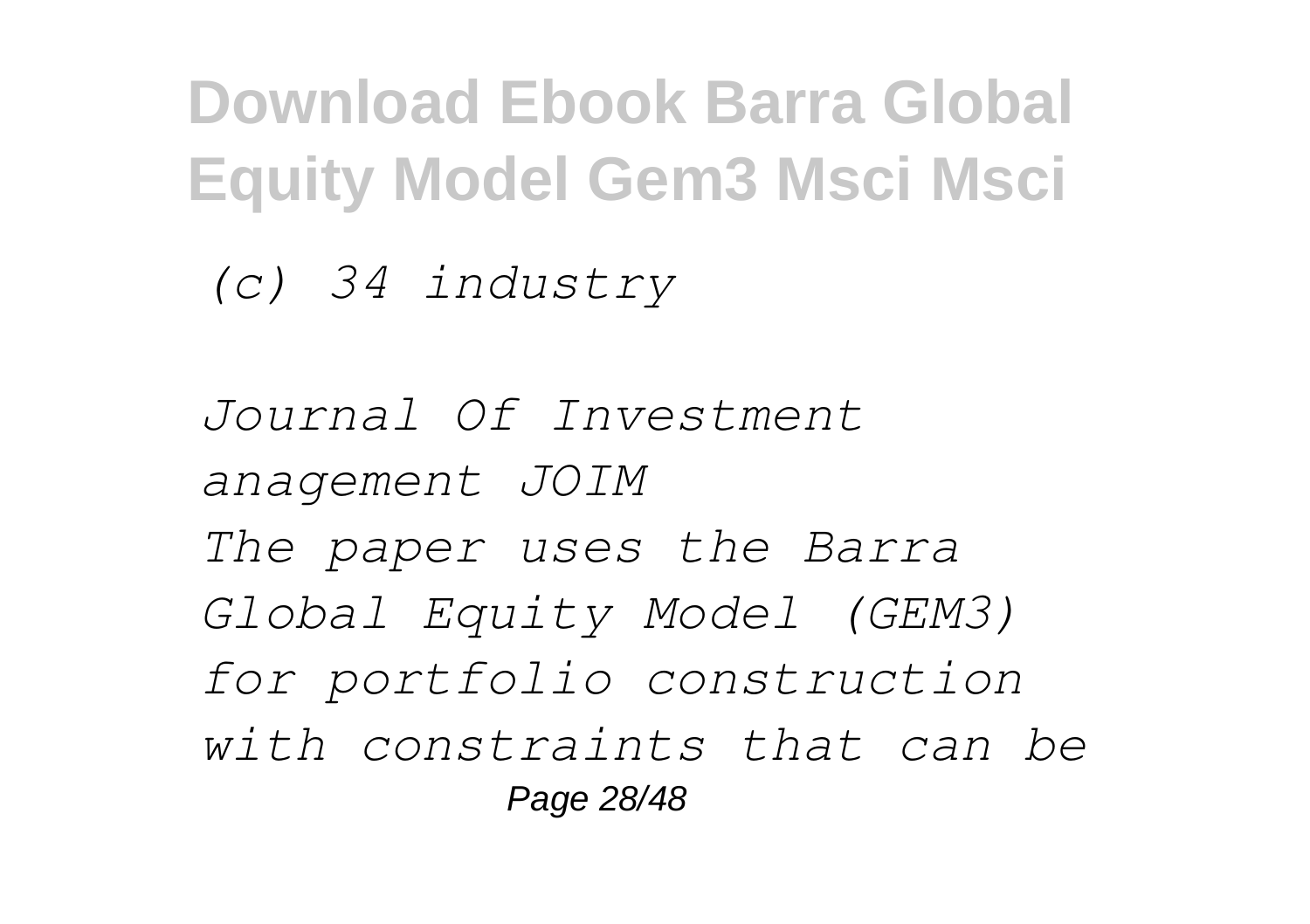*found in Appendix 2. Therefore, this strategy is very specific, but we aim to present the idea, not the portfolio construction. The strategy is rebalanced monthly.*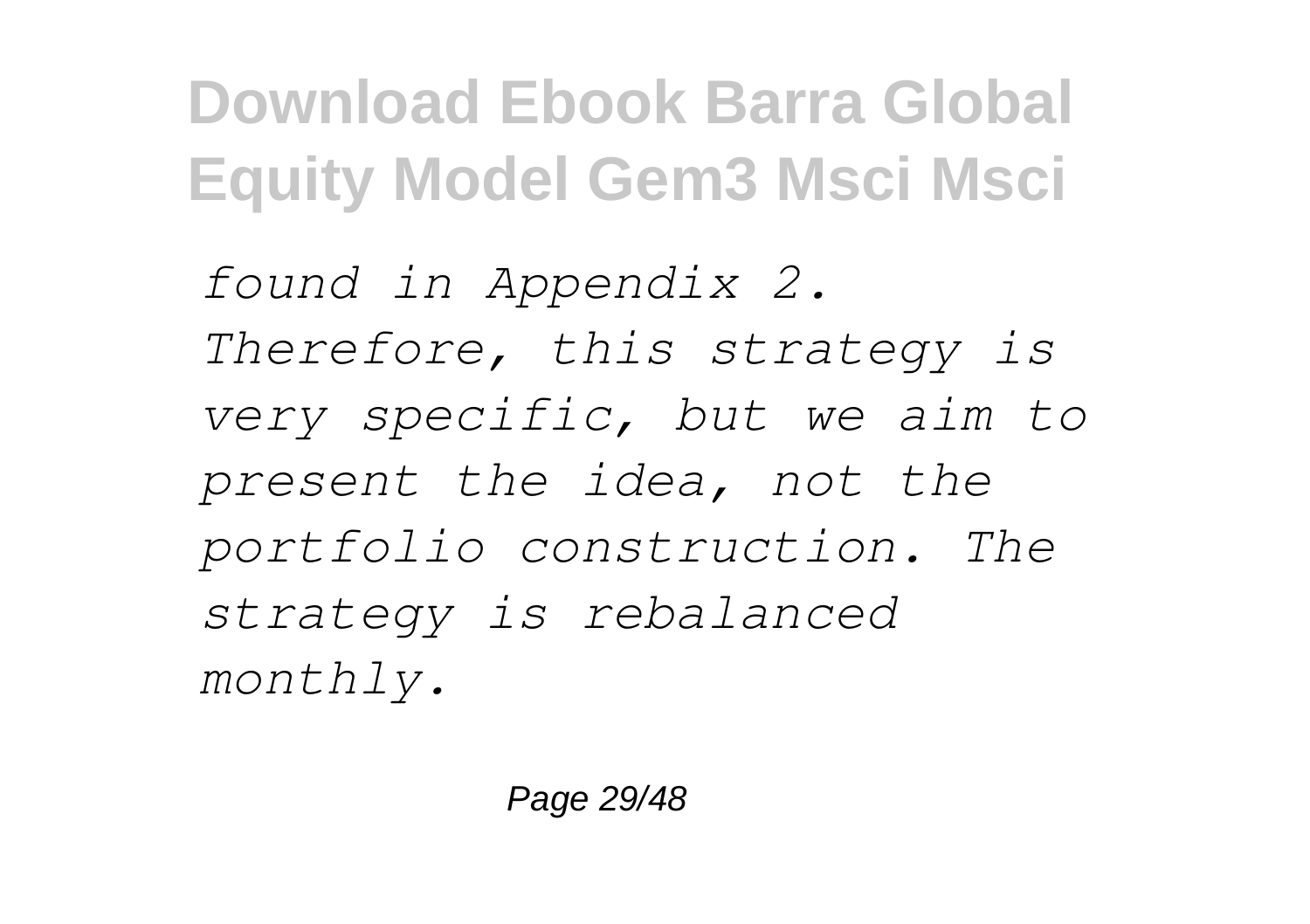*USE OF THE GLOBAL EQUITY MODEL (GEM LT) IN MSCI INDEX ...*

*Barra Global Equity Model (GEM3) – Characteristics. Barra Model Factors represent important drivers of both risk and return in* Page 30/48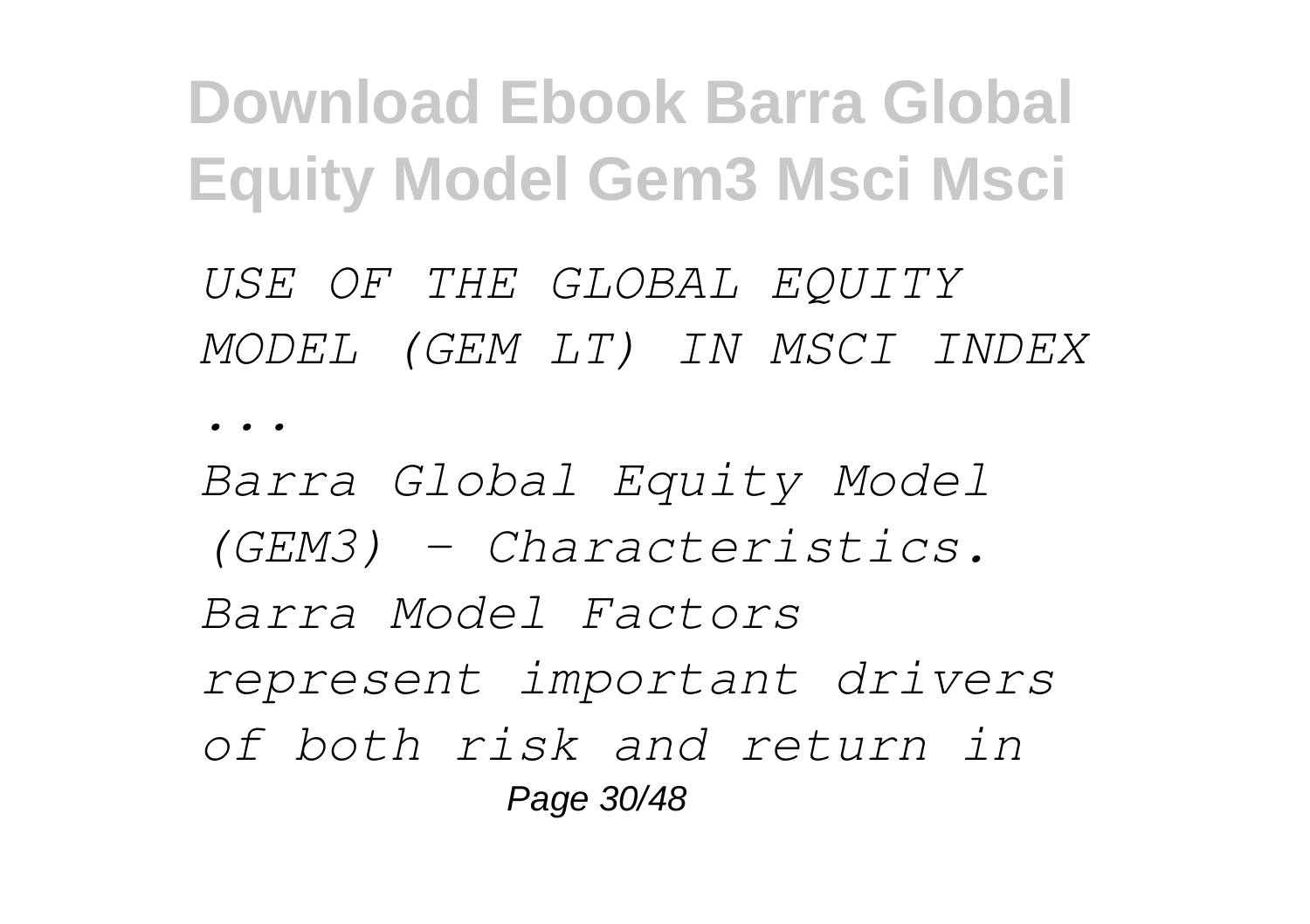*the global equity markets. Common Factors are grouped into World, Country, Industry, Style, and Currency components. Barra Global Equity Model (GEM3) Long & Short Horizons. Coverage of 77 Country* Page 31/48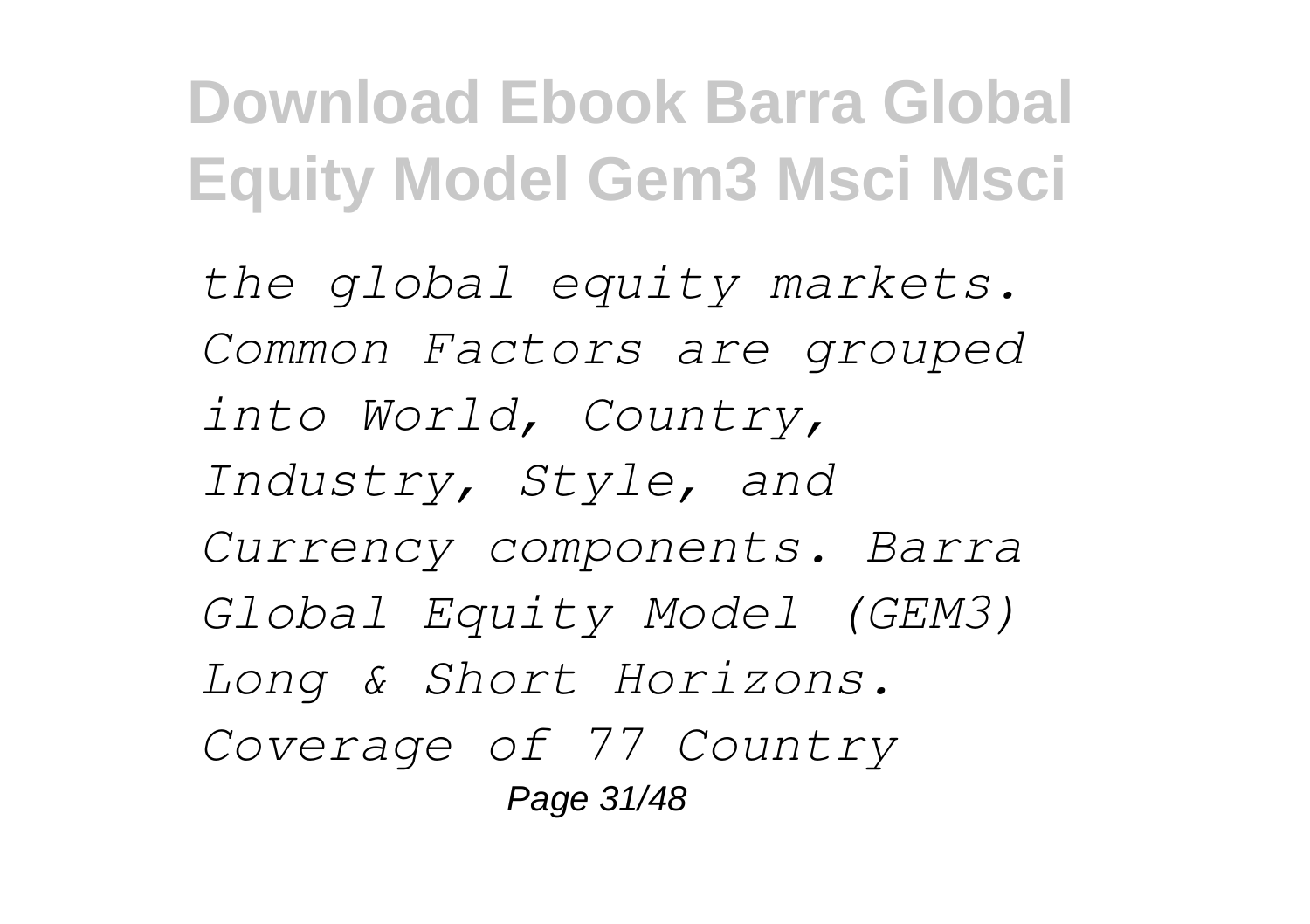*Factors and 66 Currencies*

*MSCI: Barra Global Total Market Equity Trading Model*

*...*

*The Barra Global Equity Model (GEM3) is used to build and analyze three* Page 32/48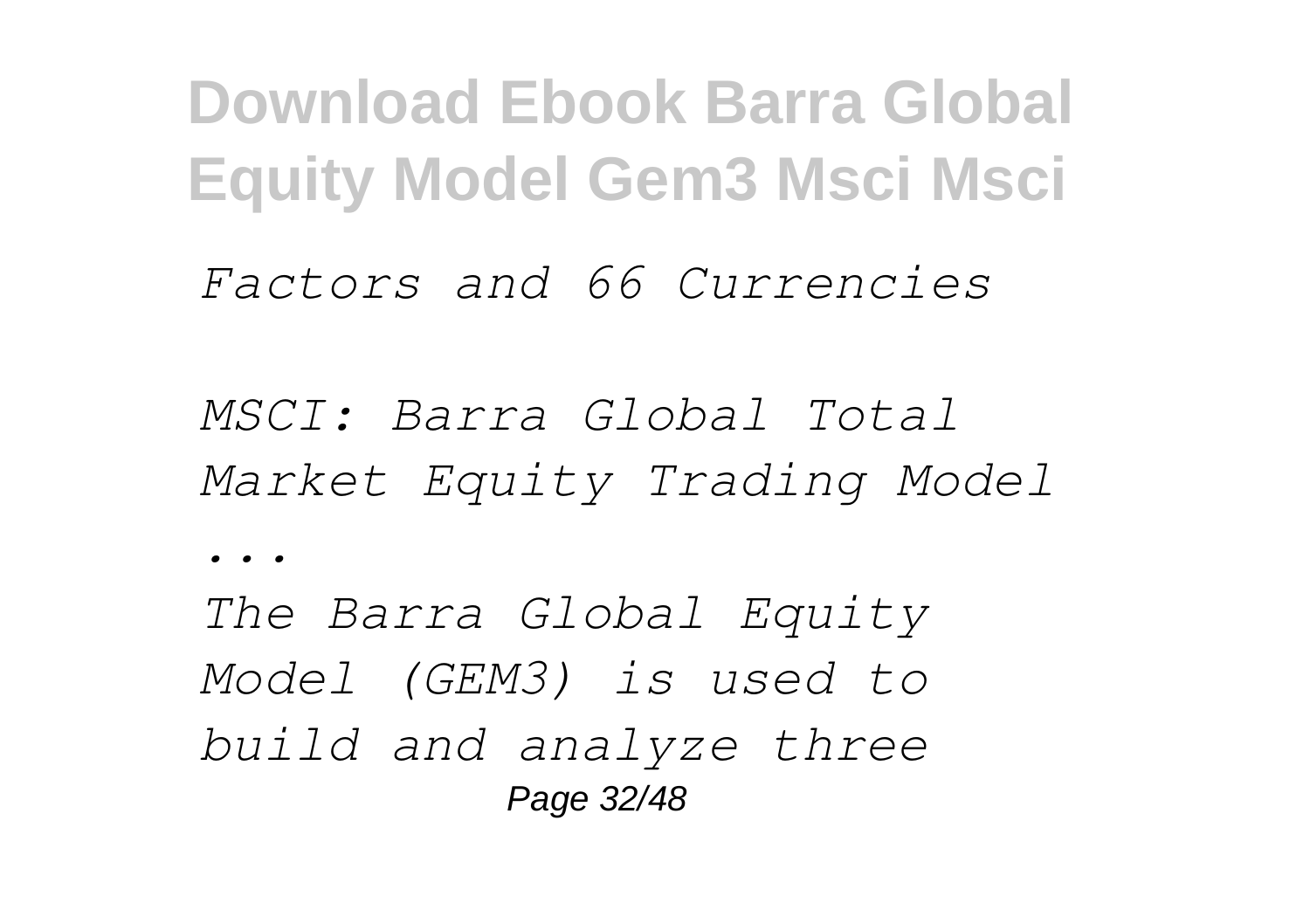*families of optimized ESGtilting strategies. 1 MSCI ESG Research is produced by Institutional Shareholder Services Inc. or its subsidiaries ("ISS"). ISS is a wholly owned subsidiary of MSCI Inc. 2.* Page 33/48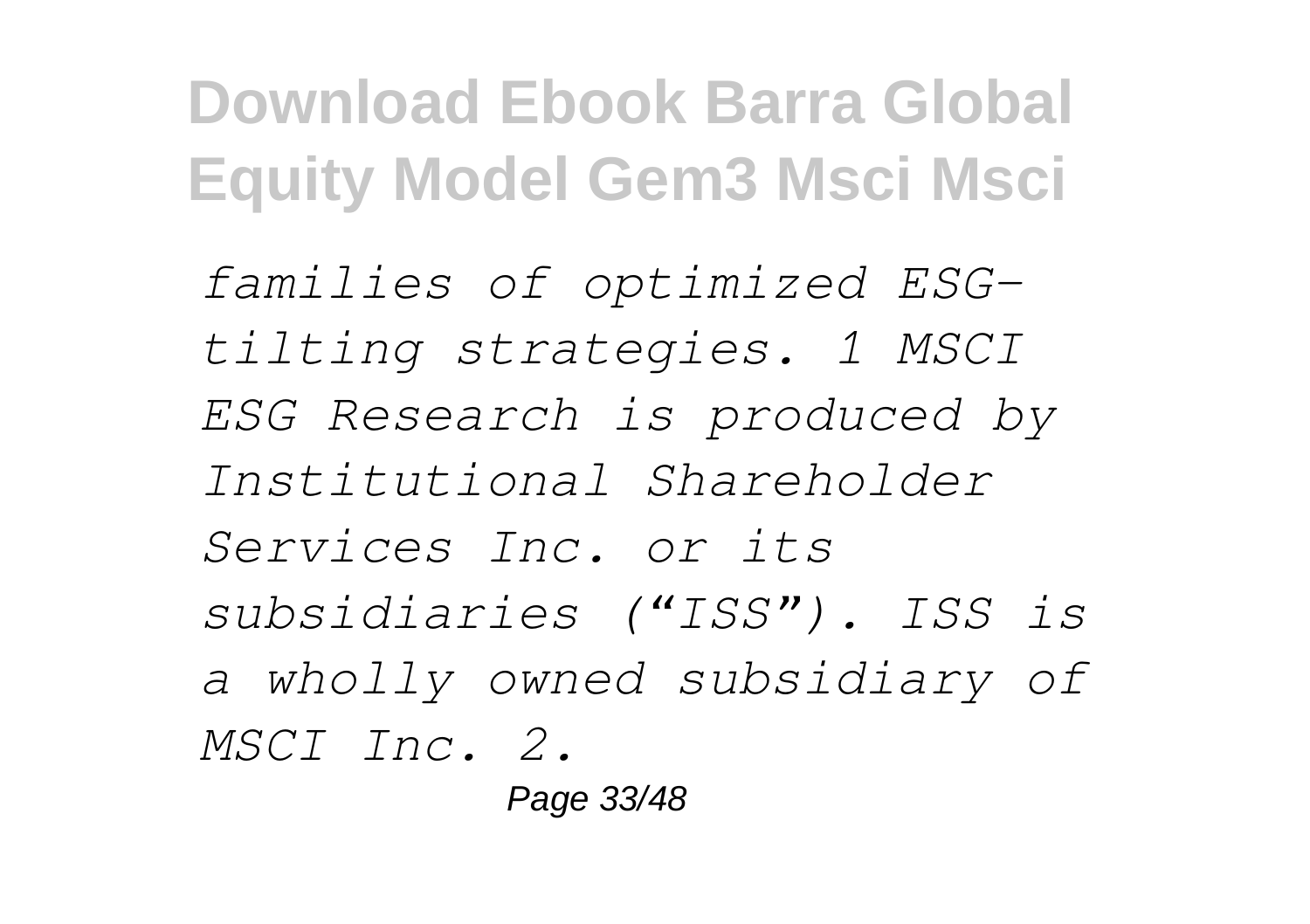*ESG Factor Momentum Strategy - QuantPedia Medium-Term Model Rounds Out Next Generation Risk Models for U.S. Equity Markets New York - June 17, 2015 - MSCI Inc. (NYSE: MSCI), a leading* Page 34/48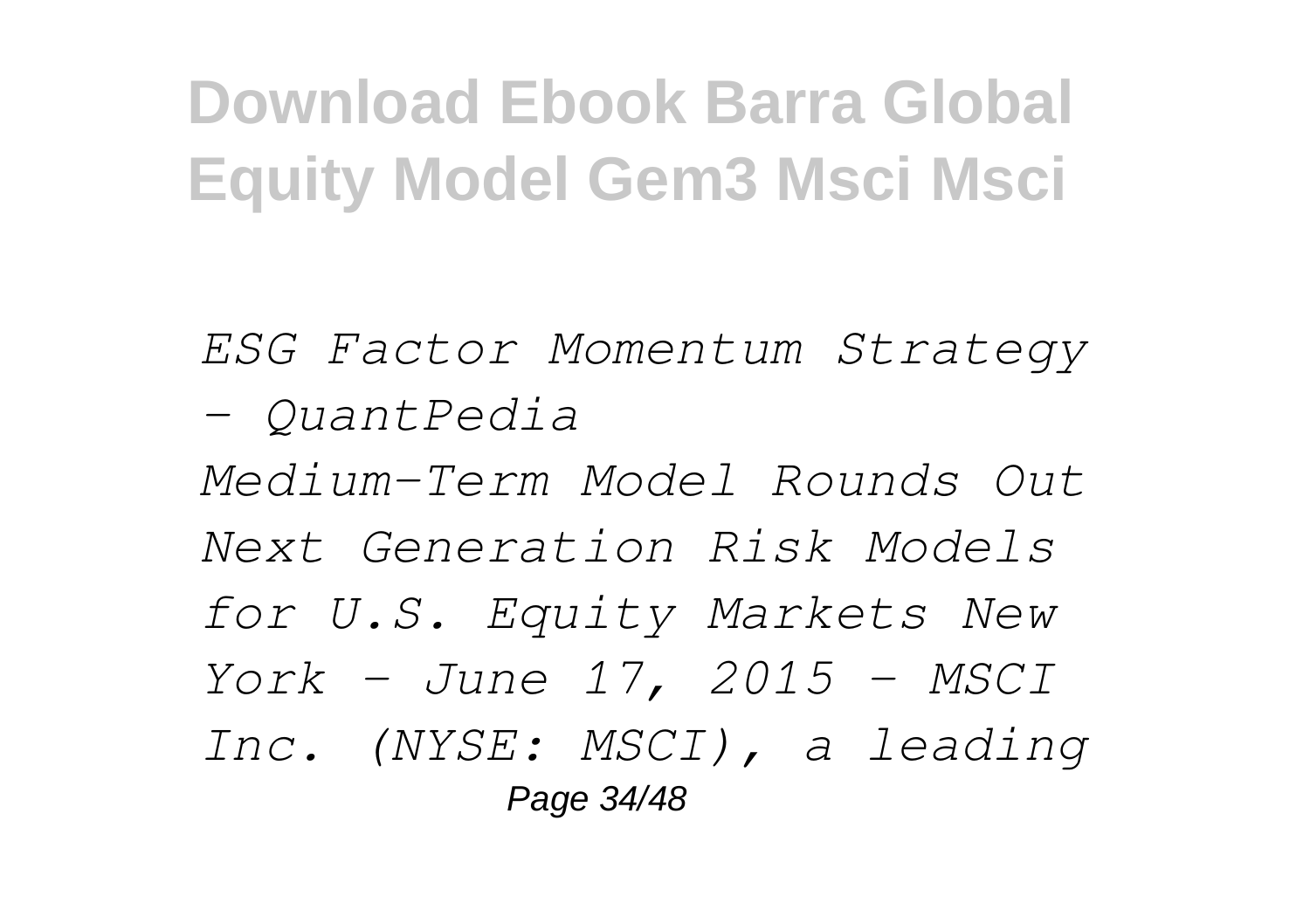*provider of research-based indexes and analytics, has completed the roll-out of its range of next-generation equity risk models, with the release of the Barra U.S. Total Market Medium-Term Equity Model.*

Page 35/48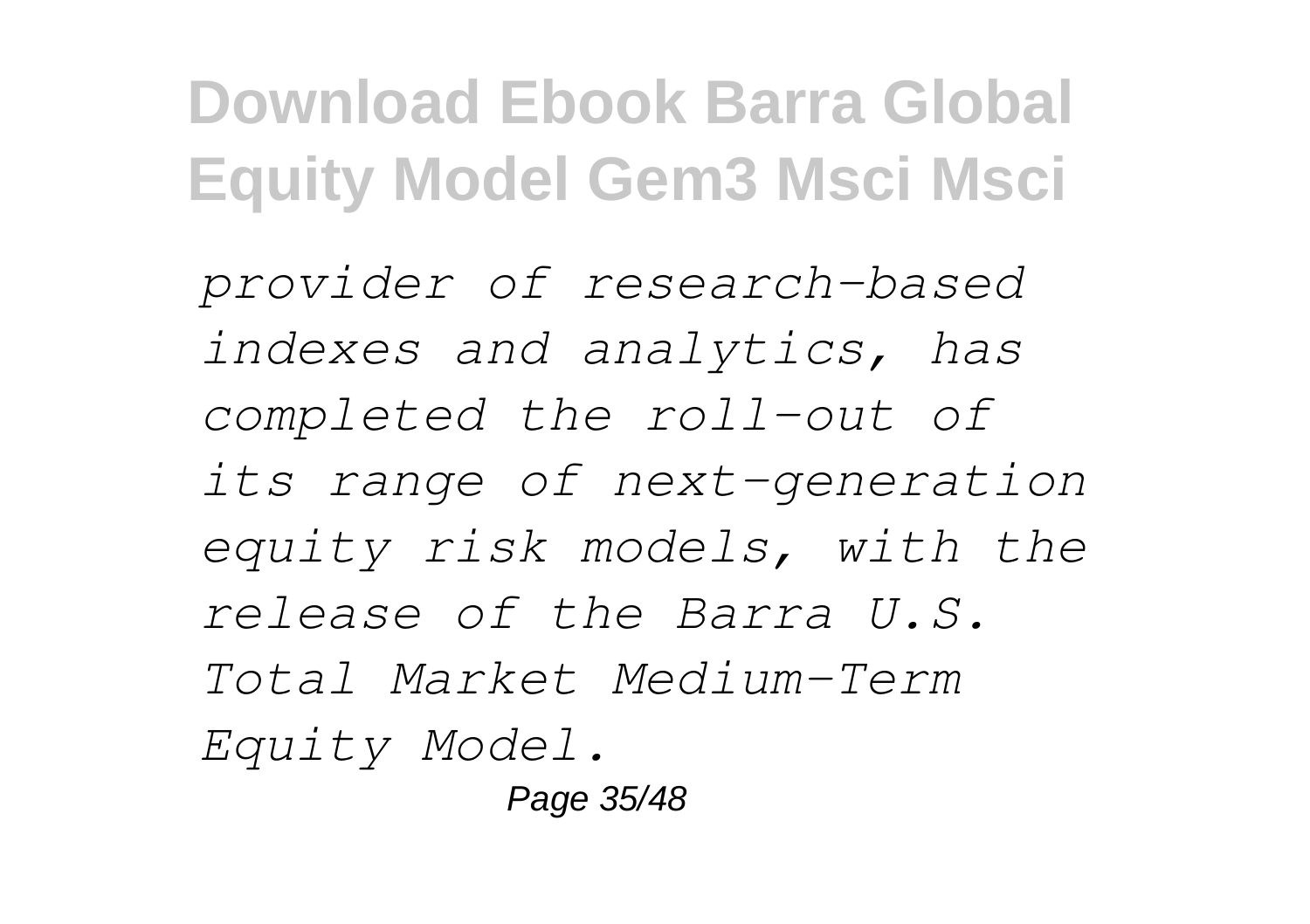*ESG in Factors | BlackRock The Barra Global Equity Model (GEM3) is used to build and analyze three families of optimized ESGtilting strategies. Unlike the majority of studies that* Page 36/48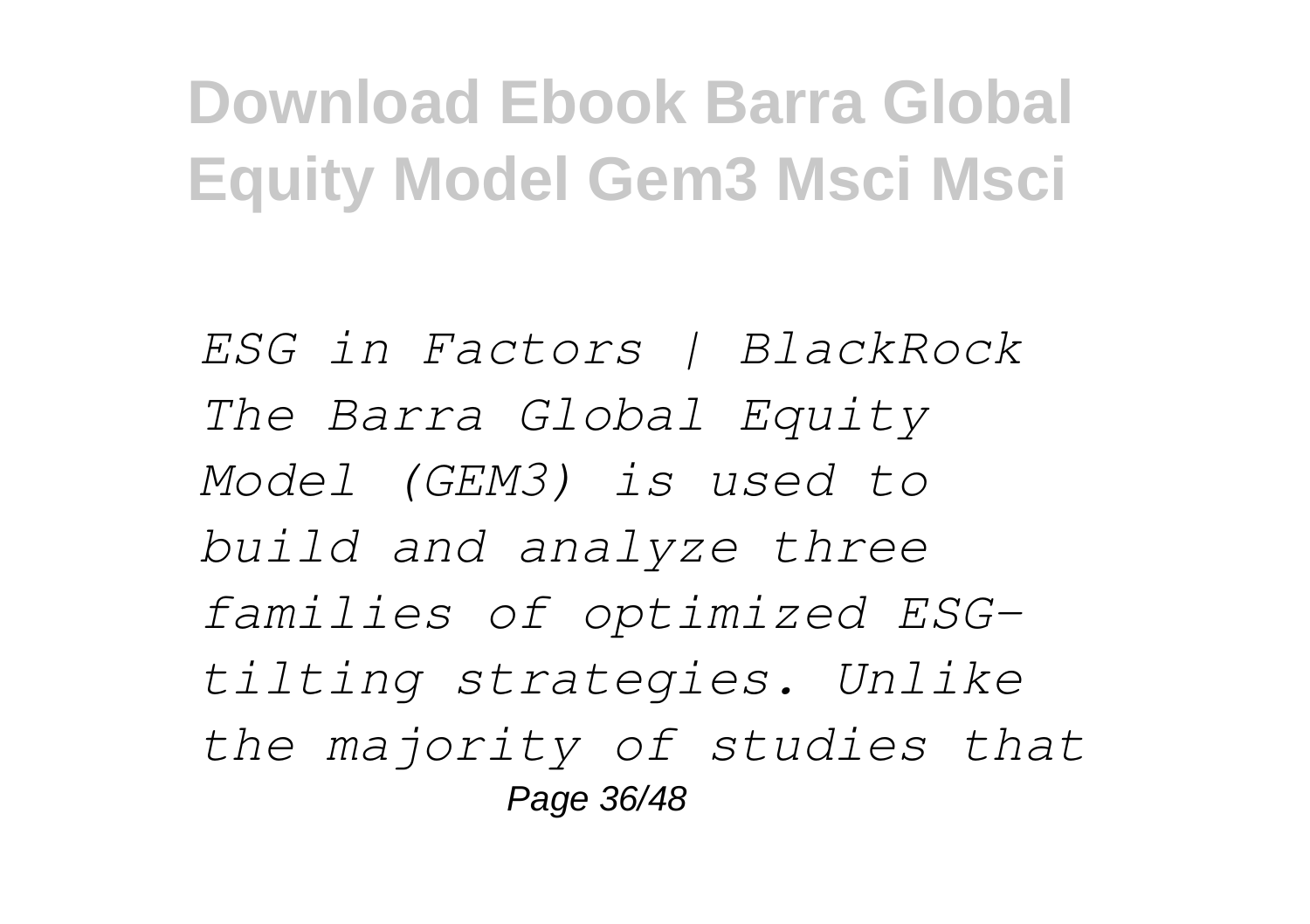*seek to test the alpha generation of companies with high or low ESG ratings, we use the model to create portfolios that have region,*

*...*

*Global Equity Model (GEM)* Page 37/48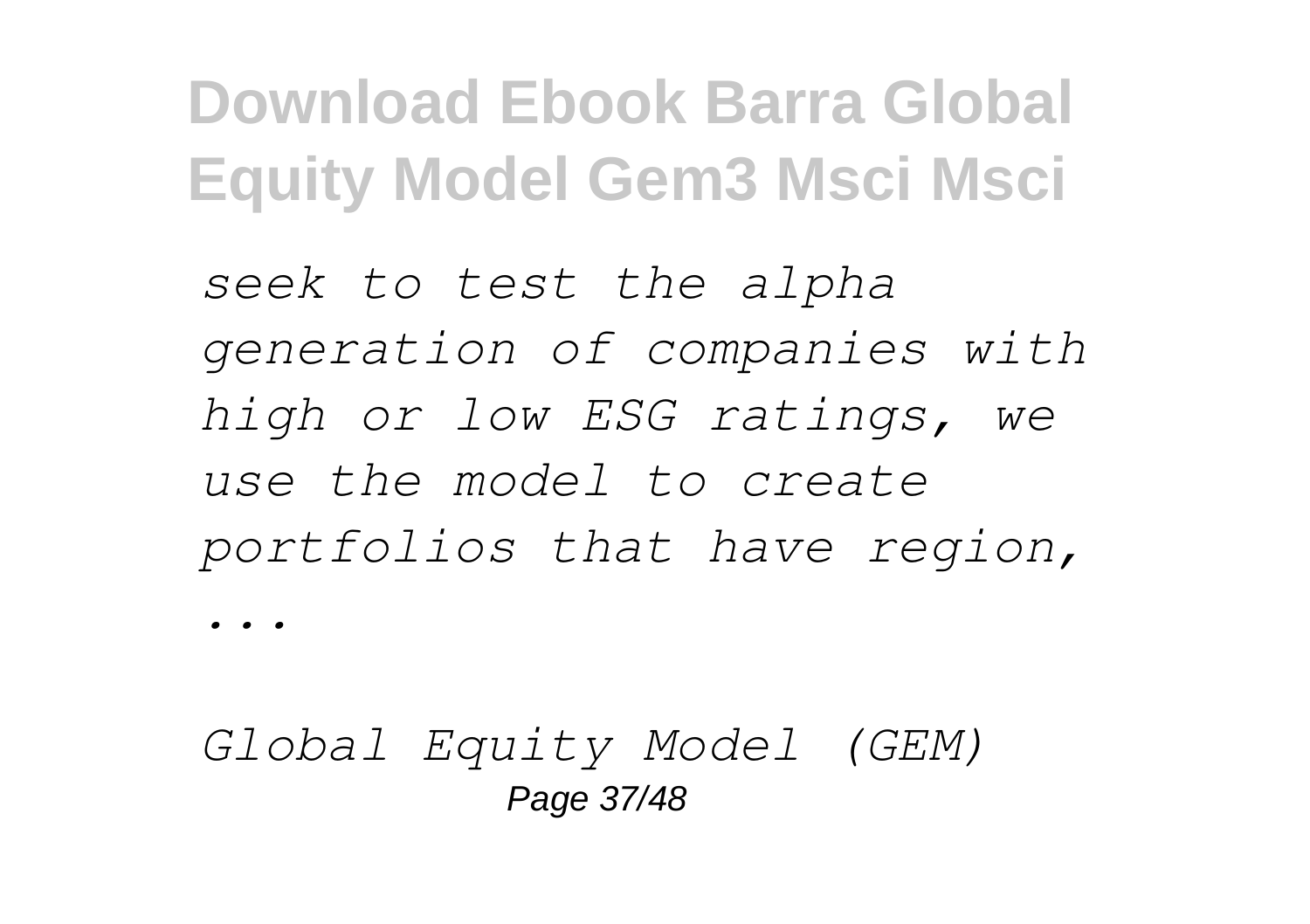*Handbook - Alacra Please refer to the disclaimer at the end of this document RV Jan 2012 Model Insight The Barra Global Equity Model (GEM3) January 2012 5 of 60 about the future, they exhibit a* Page 38/48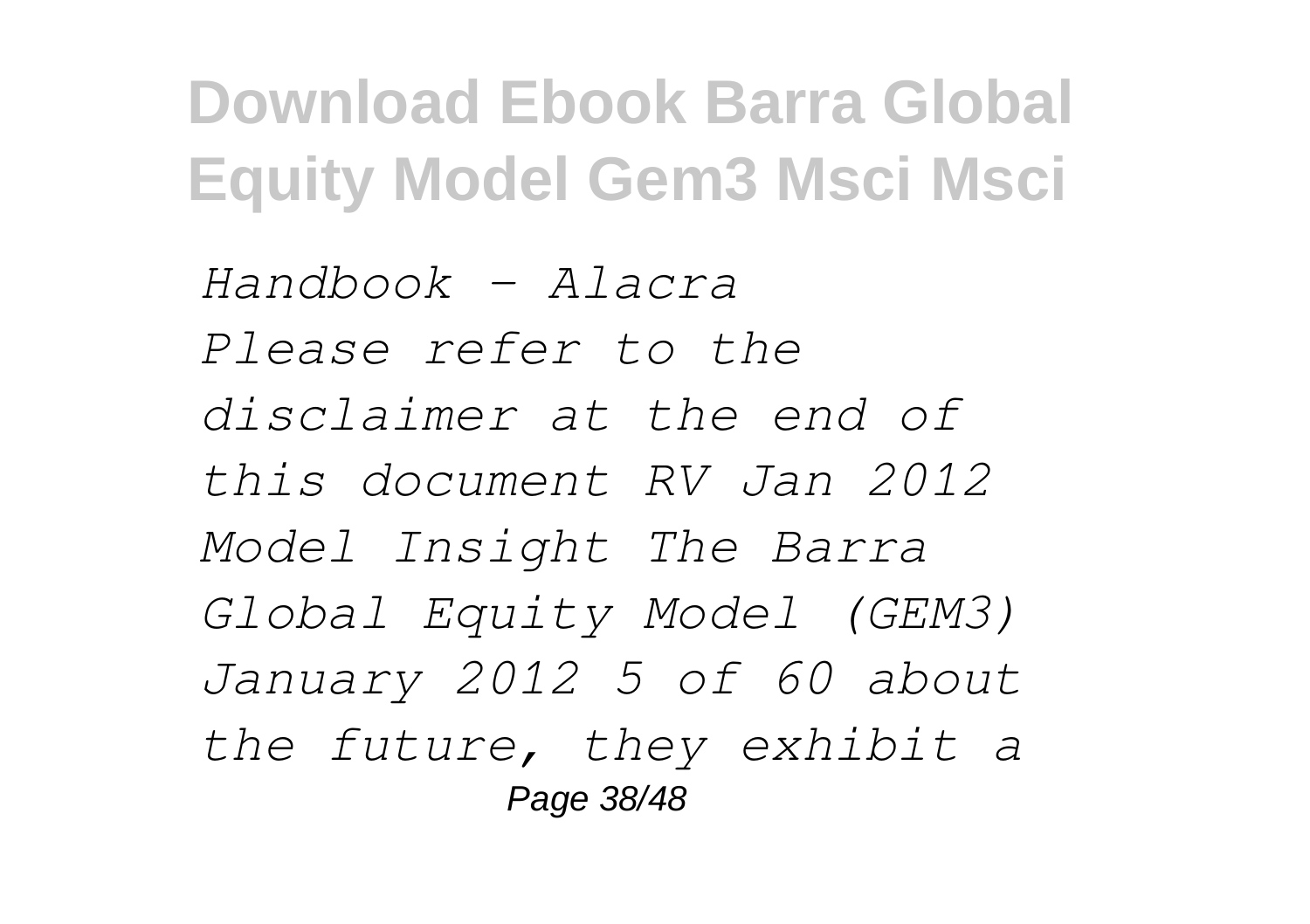*tendency to underpredict risk in times of rising volatility, and to overpredict risk in times of falling volatility.*

*Barra Risk Factor Analysis Definition* Page 39/48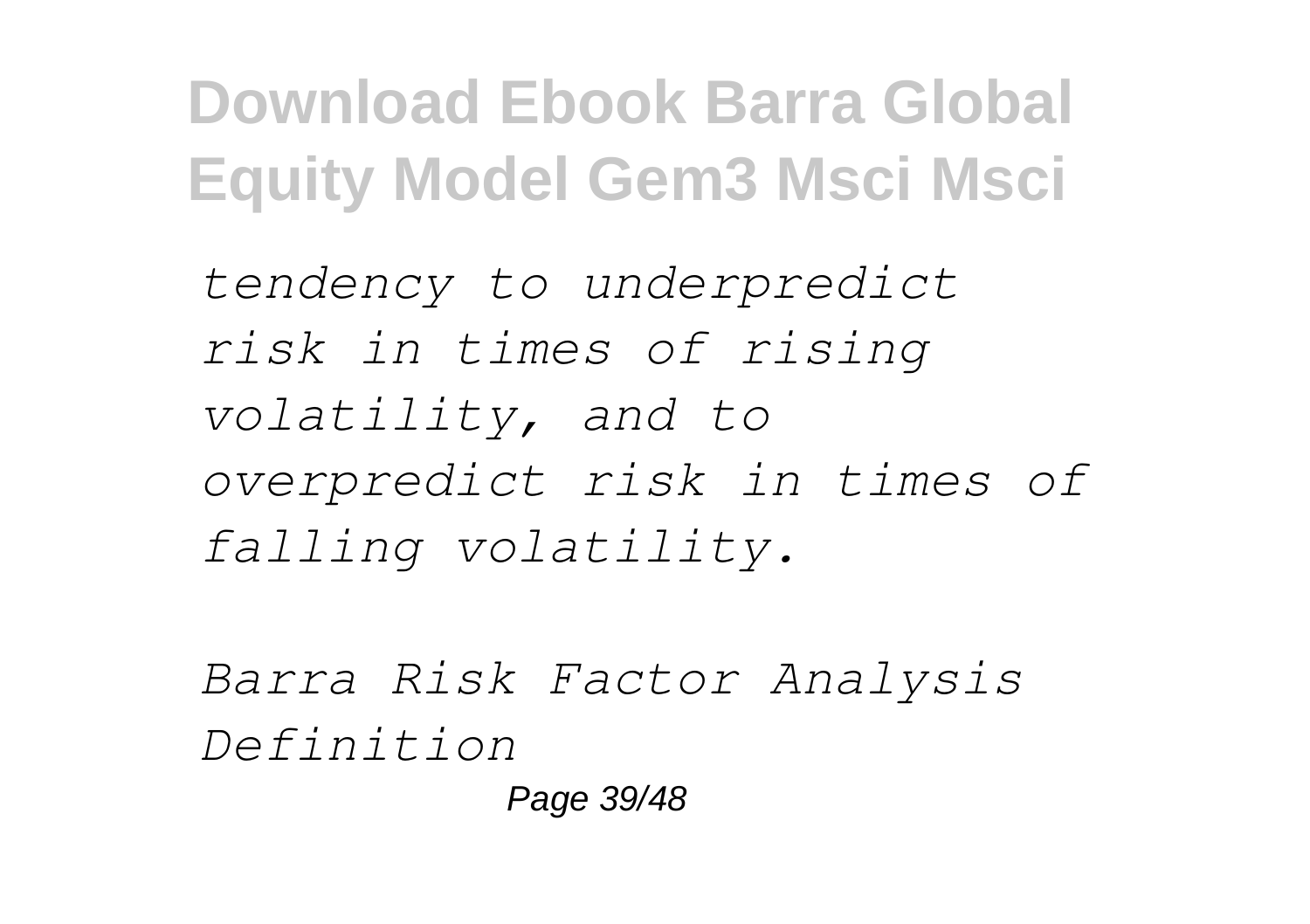*Description Barra Global Total Market Equity Model for Long-Term Investors (GEMLT) has been designed with a focus on portfolio construction and reporting. It is available in stable and responsive variants. New* Page 40/48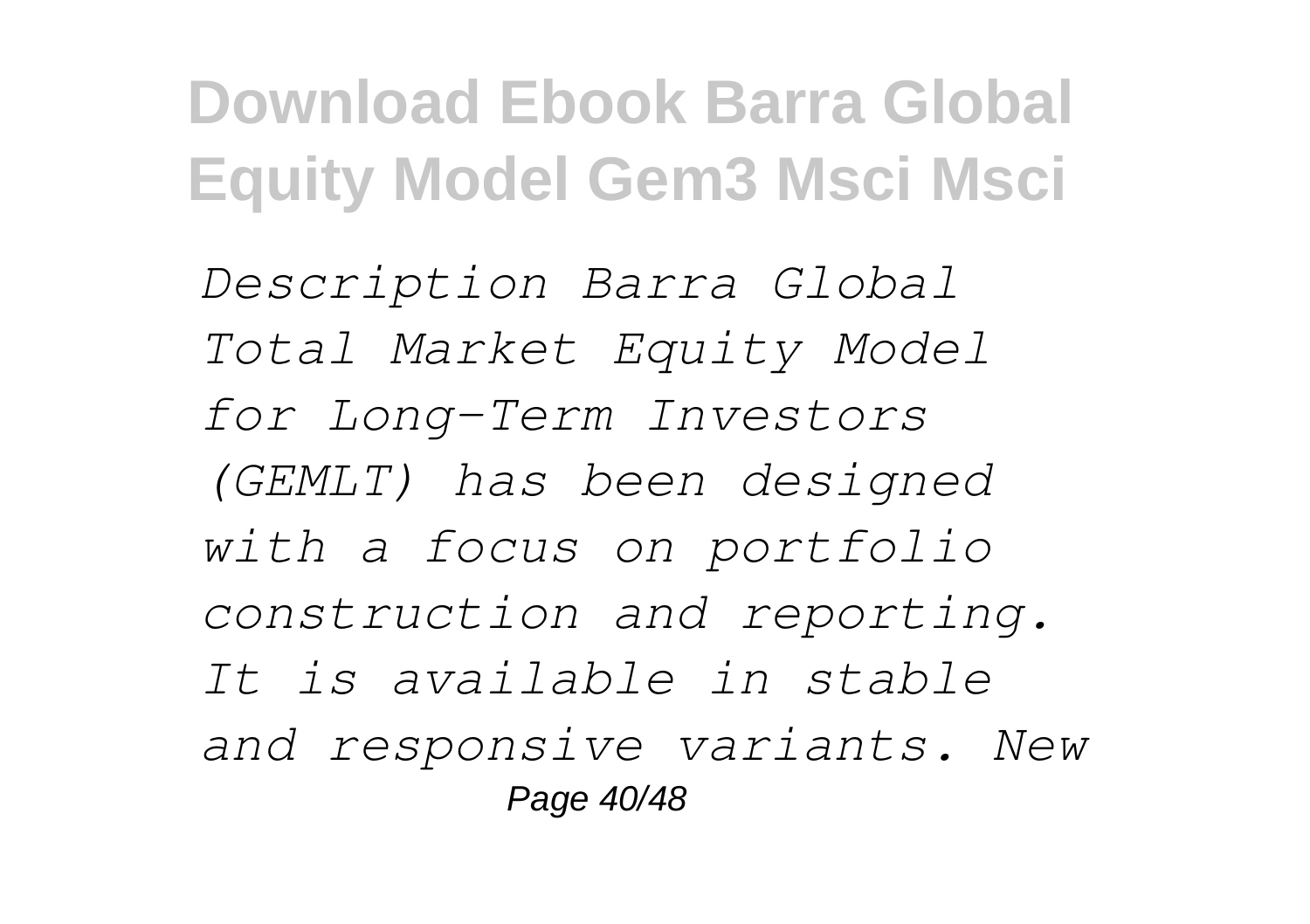*investment insights Enhance alpha generation processes, develop and evaluate new strategies using Systematic Equity Strategy factors for global equity investing, high quality research ...*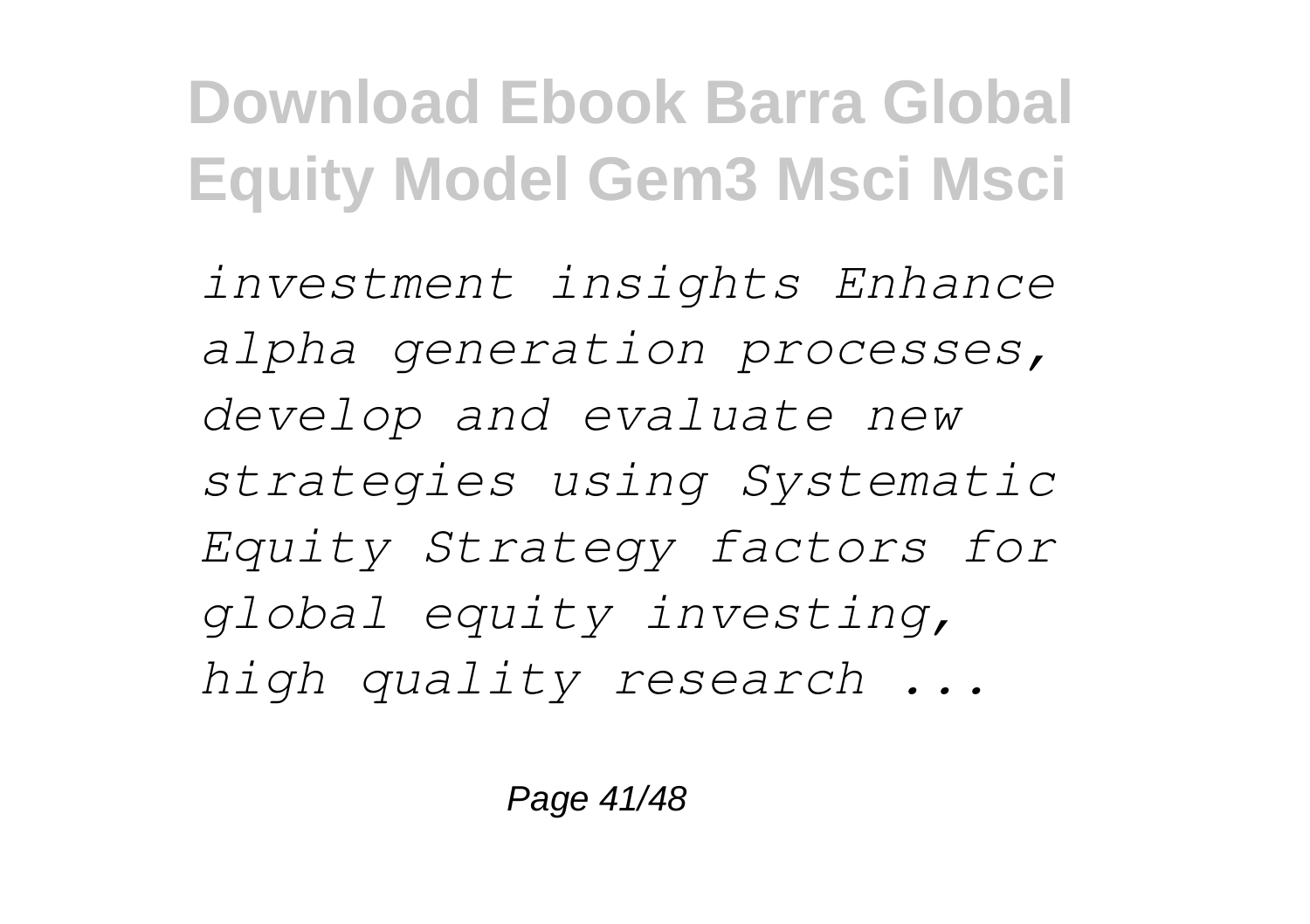*Barra Global Equity Model Gem3 Msci Msci | www.vhvideorecord Description Barra Global Total Market Equity Trading Model (GEMTR) has been constructed for short-term hedging, trading and daily* Page 42/48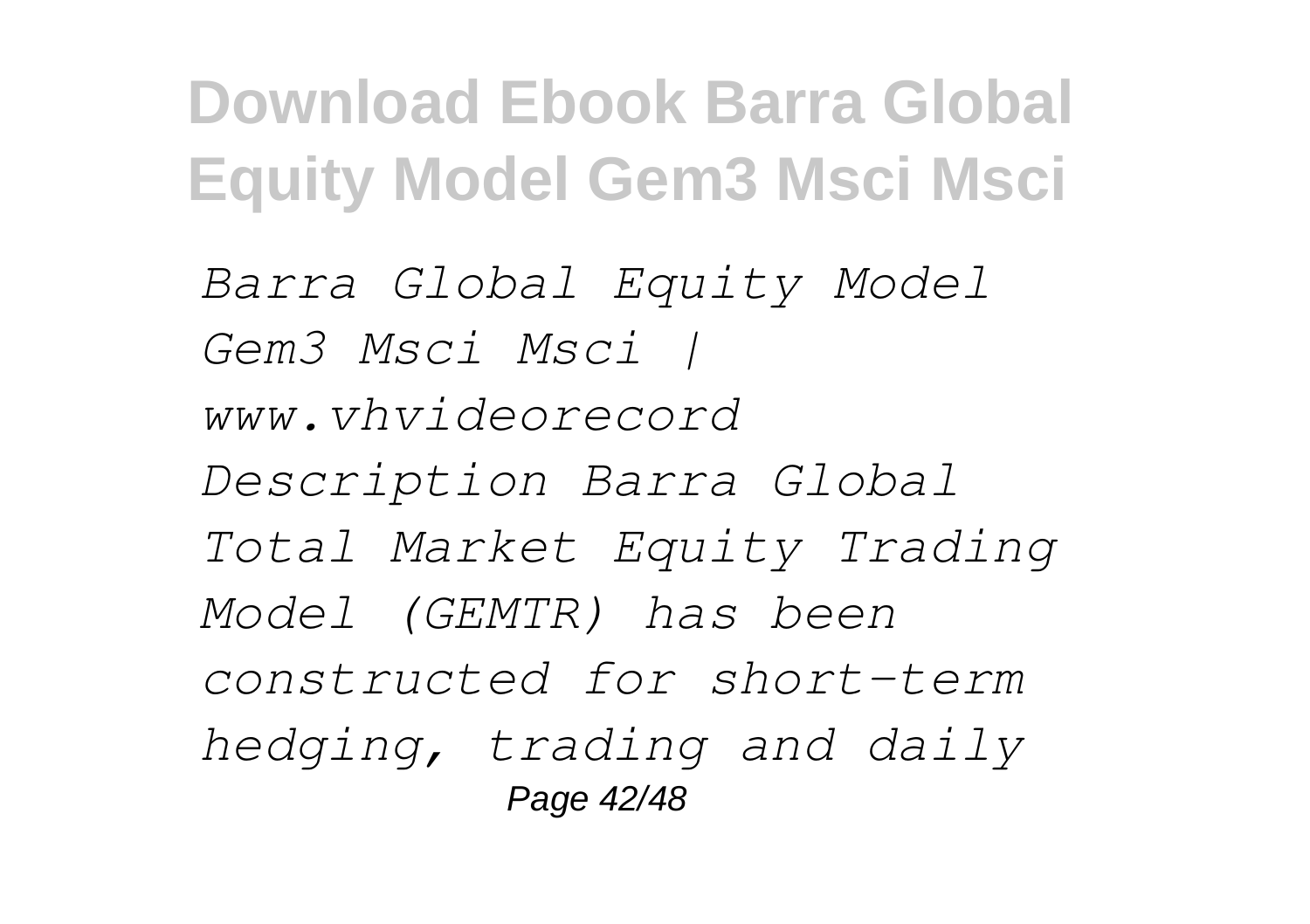*risk modeling. It is the most responsive variant in the suite with a daily forecast horizon. New investment insights Enhance alpha generation processes, develop and evaluate new strategies using Systematic* Page 43/48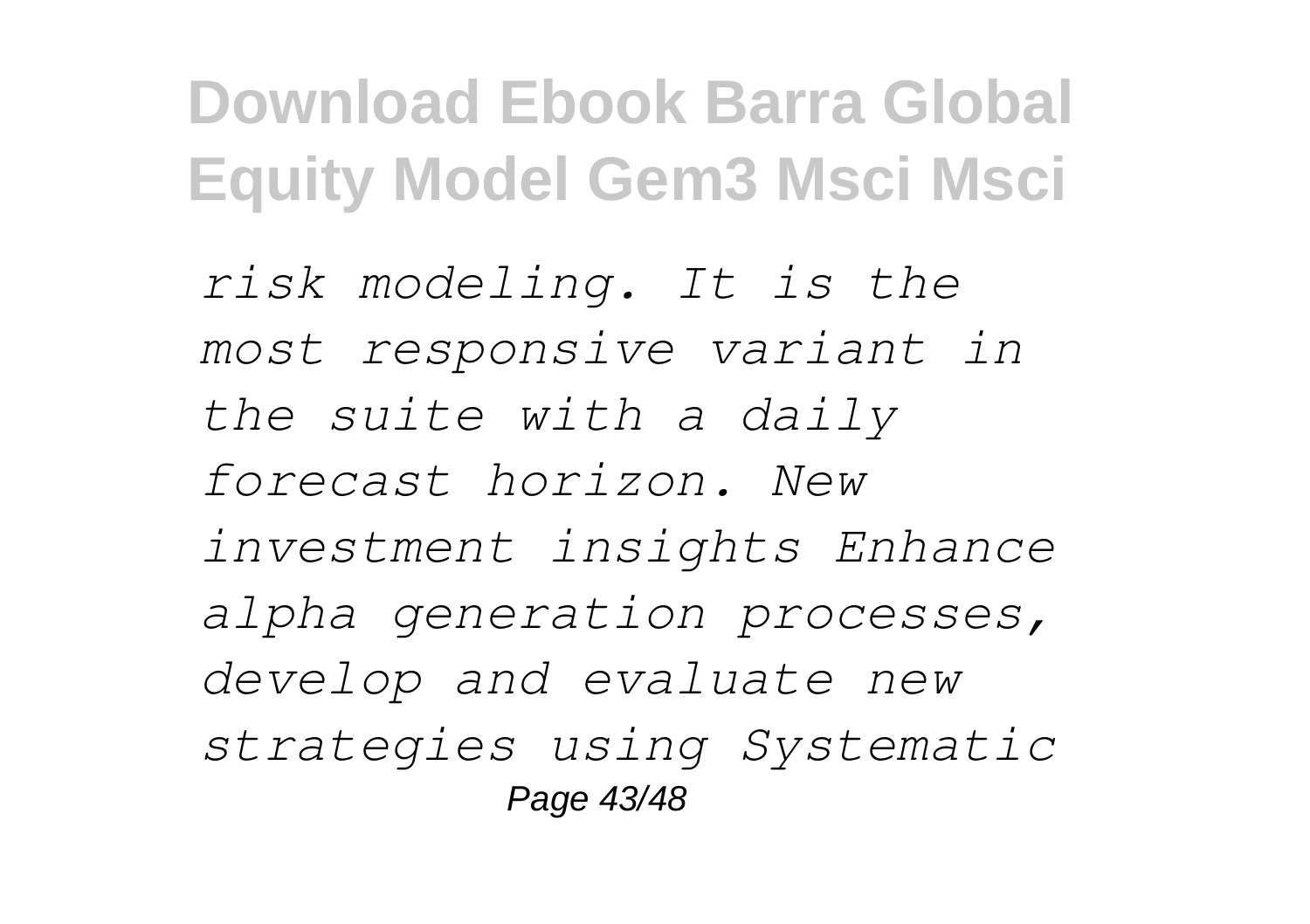*Equity Strategy factors for global equity investing, […]*

*MSCI PPT Template 2012 The Barra Risk Factor Analysis model measures a security's relative risk with a single value-at-risk* Page 44/48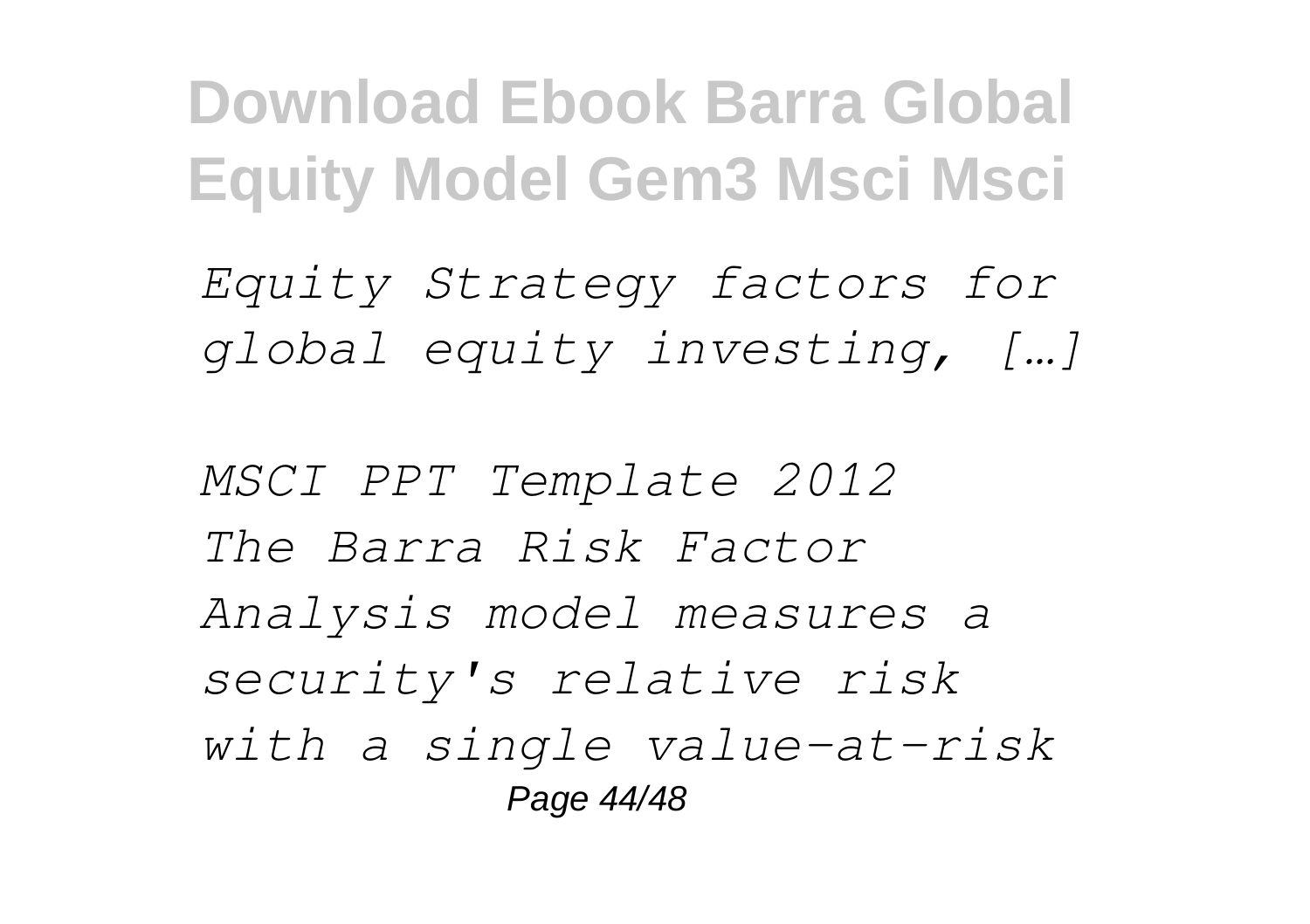*(VaR) number. This number represents a percentile rank between 0 and 100, with 0 being the ...*

*GEM3 Empirical Notes - [PDF Document] barra-global-equity-model-*Page 45/48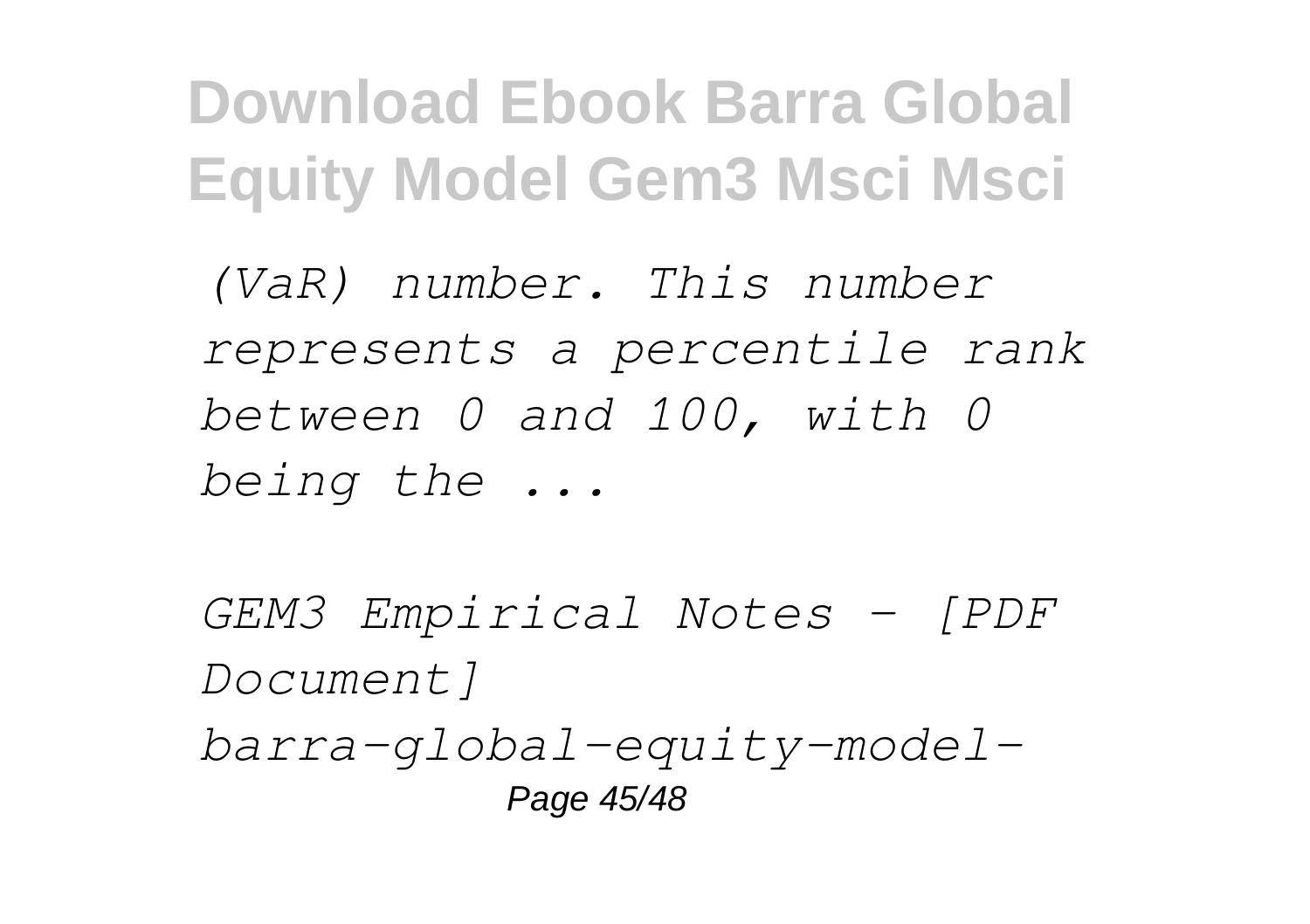*gem3-msci-msci 1/1 Downloaded from www.vhvideorecord.cz on October 2, 2020 by guest [EPUB] Barra Global Equity Model Gem3 Msci Msci Right here, we have countless books barra global equity* Page 46/48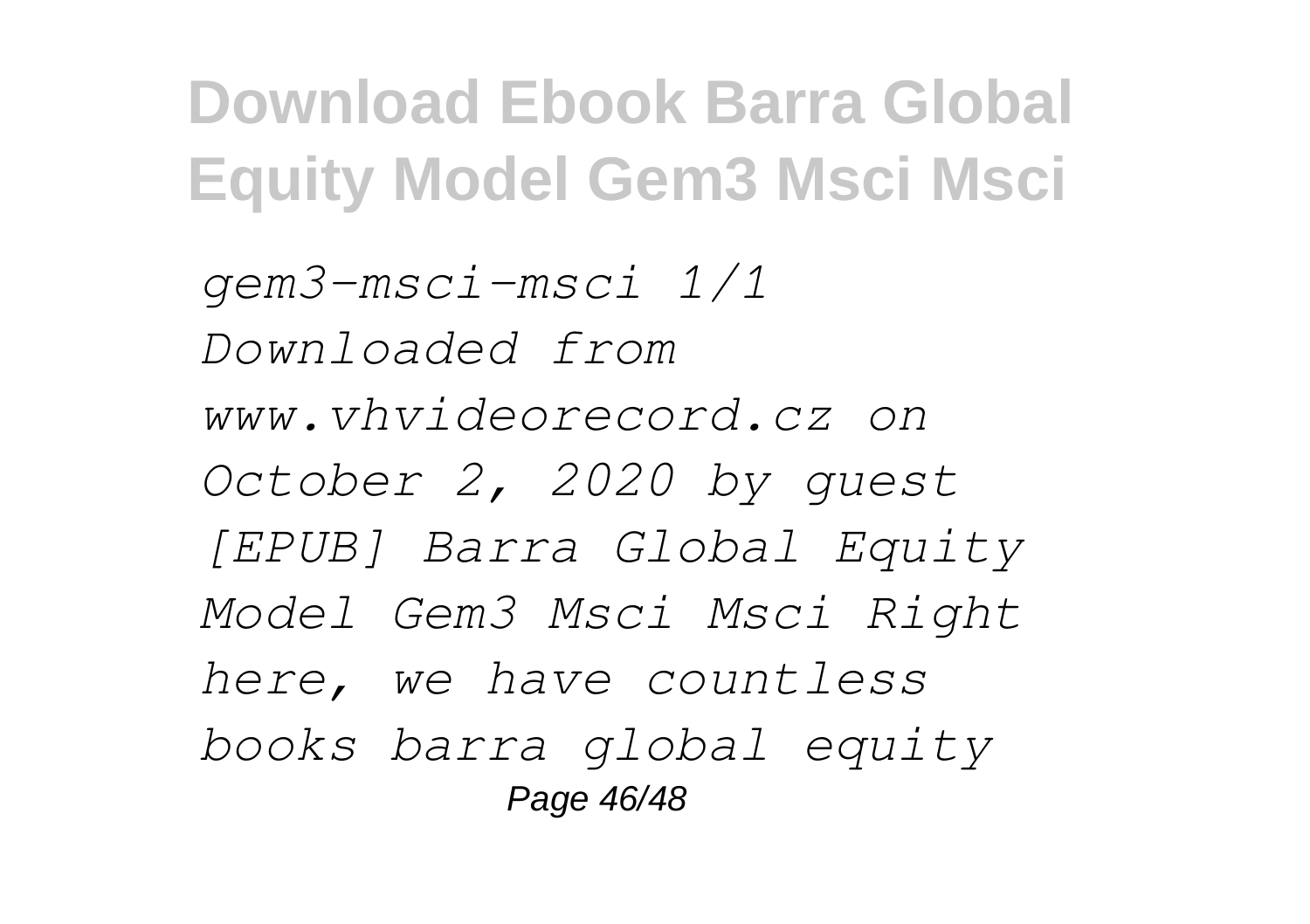*model gem3 msci msci and collections to check out. We additionally give variant types and moreover type of the books to browse.*

*Copyright code :*  Page 47/48